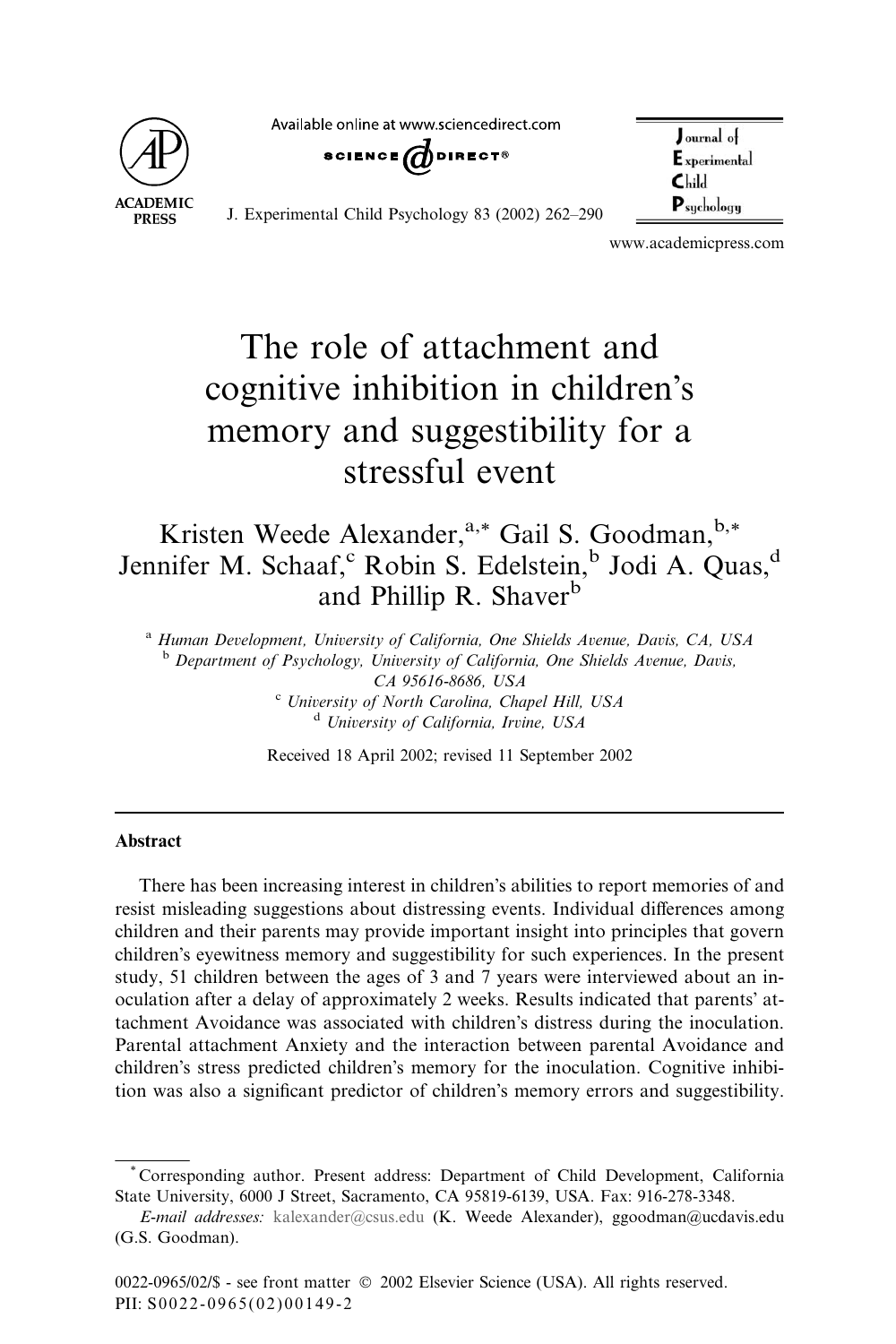Theoretical implications concerning effects of stress and individual differences on children's eyewitness memory and suggestibility are discussed. 2002 Elsevier Science (USA). All rights reserved.

Keywords: Memory development; Attachment; Emotion; Eyewitness memory; Inhibition; Suggestibility

Increasing numbers of studies have focused on children's ability to report memories and resist misleading suggestions about stressful events (Howe, Courage, & Peterson, 1995; Peterson, 1999; Quas et al., 1999; see Pezdek & Taylor, 2002, for a review). Much of this research has investigated children's eyewitness memory for naturally occurring incidents, such as hurricanes (Bahrick, Parker, Fivush, & Levitt, 1998), sniper attacks (Pynoos & Nader, 1989), and medical experiences (e.g., catheterization procedures, Goodman, Quas, Batterman-Faunce, Riddlesberger, & Kuhn, 1994, 1997; Merritt, Ornstein, & Spicker, 1994; emergency room visits, Peterson & Bell, 1996; inoculations, Goodman, Hirschman, Hepps, & Rudy, 1991). Such research has shown that many of the principles governing memory for nonstressful events (e.g., that memory fades over time) also apply to memory for stressful experiences. More elusive has been the discovery of principles that apply uniquely to distressing incidents. Because of their particular relevance to children's reactions, individual differences among children and their parents may provide important insights into principles that govern children's memory for stressful events (Pipe & Salmon, 2002; Quas, Qin, Schaaf, & Goodman, 1997).

The present study was designed to test 3- to 7-year-olds' memory and suggestibility about a naturally occurring stressful event (an inoculation). The inclusion of individual-difference measures permitted investigation of a socio-emotional predictor (parental attachment) and a cognitive predictor (inhibition) of children's memory and resistance to suggestion. Parental attachment is related to parenting attitudes and behaviors (George & Solomon, 1999; Rholes, Simpson, & Blakely, 1995) and to the style and frequency of parents' discourse with their children about emotions (Goodman et al., 1997). By influencing the way children experience (Edelstein et al., 2002), think about, and talk about stressful events, individual differences in parental attachment may be related to children's memory about attachment-related stressful events. In contrast, cognitive inhibition, or the ability to deliberately prevent a probable response, may be more generally related to memory for a variety of events. Specifically, cognitive inhibition involves the ability to process information while inhibiting the influence of irrelevant or distracting information (Harnishfeger & Bjorklund, 1994; Lorsbach & Reimer, 1997), an ability that is important for encoding, storing, and retrieving information from long-term memory. Next,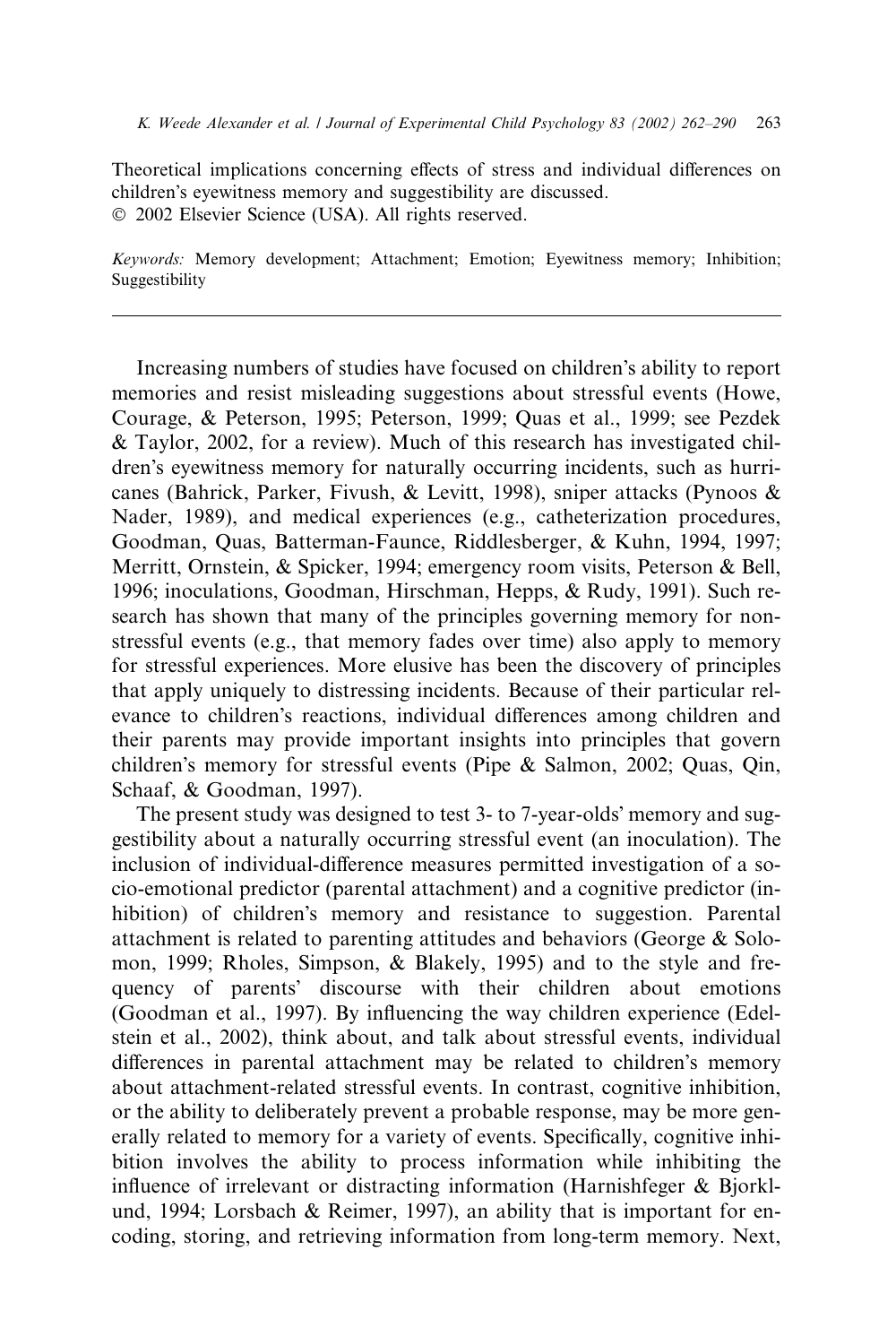we briefly review current research on stress and memory, attachment and memory, and inhibition and memory to provide the background and rationale for selecting these individual-difference variables as predictors of children's eyewitness memory.

#### Stress and memory

Few would disagree that cognitive processes such as memory are linked to emotion (Fischer  $& B$ idell, 1998) and in turn to children's reactions to stressful events. However, there is considerable debate concerning the underlying mechanisms for and the direction of the relation between stress during an event and children's subsequent memory. For instance, some research suggests that distress is associated with memory in a curvilinear fashion, so that moderate stress leads to particularly accurate memory reports (Bahrick et al., 1998), whereas other research indicates that stress during an event may not be positively or negatively associated with later memory for the event in a consistent manner (Quas et al., 1999).

It is also possible that, because of the emotional content of stressful experiences, they are encoded, stored, and retrieved differently than other types of events, leading to extremes of retention or forgetting (e.g., Pezdek & Taylor, 2002). Distress may be associated with decrements in memory performance (Vandermaas, Hess, & Baker-Ward, 1993) because cognitive resources are focused on coping or self-regulation at the expense of attentional focus on details of the event. More specifically, inescapable stress may overwhelm children's coping mechanisms or lead to a greater likelihood of memory distortion concerning negative events, resulting in less accurate memory reports (Johnson & Howell, 1993).

Another possibility is that stress leads to stronger eyewitness memory for at least some details of a target event (Goodman et al., 1991; Pezdek & Taylor, 2002; Shrimpton, Oates, & Hayes, 1998). Stress may render events more personally meaningful and distinctive, thus enhancing memory (Howe, 1997). Furthermore, higher levels of cognitive activation may be maintained and attention may be directed toward significant features of events because of their emotional quality (e.g., Hamann, 2001). If stress causes attention to be focused on central details of an experience, it may lead to better memory for primary features of the event (Christianson, 1992).

#### Attachment and memory

One explanation for the inconsistent findings concerning the relations between stress and memory in children may be individual differences. It is possible that individual-difference variables, such as parental attachment style,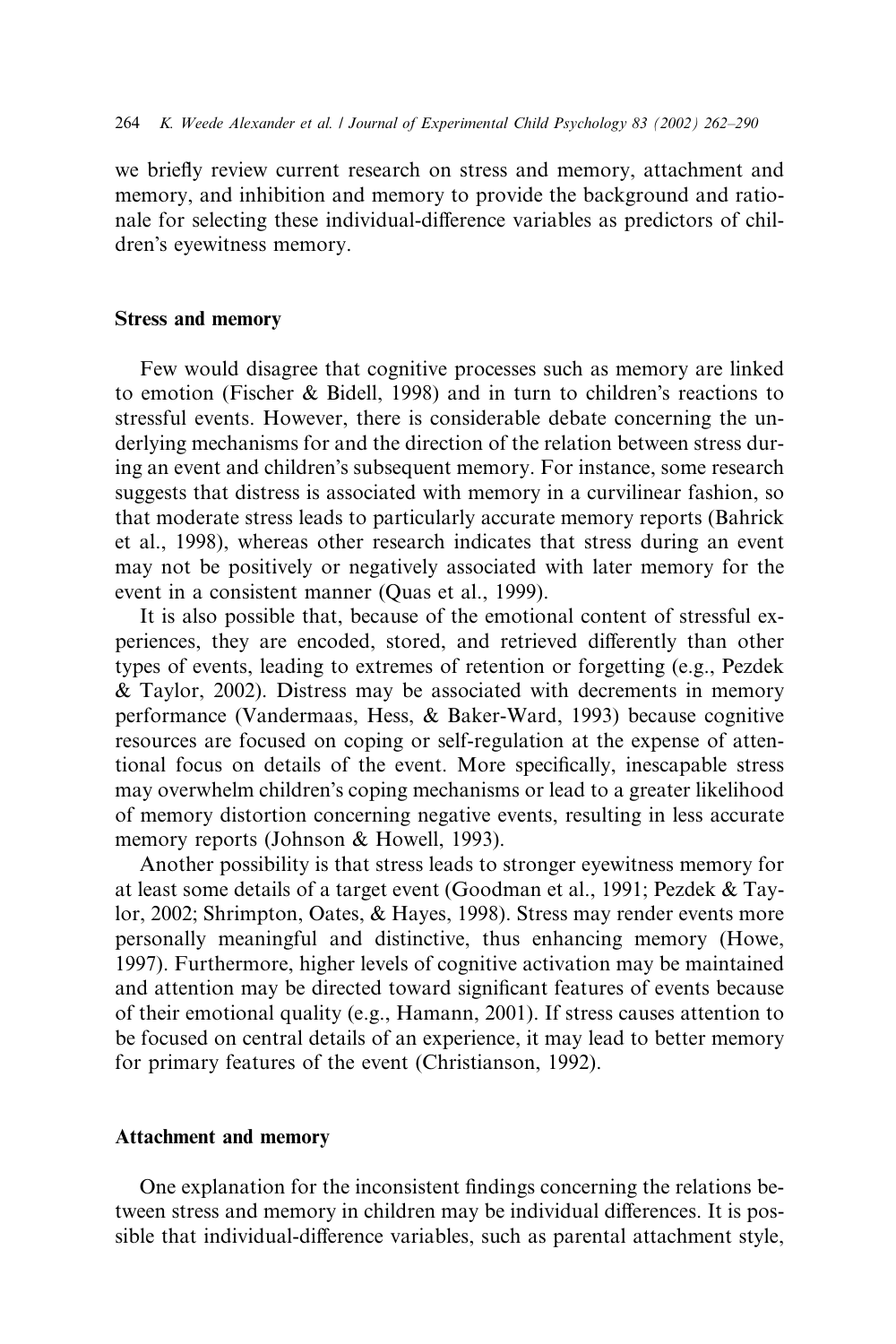moderate the relation between children's stress and their memory for an experience. Having a parent with a relational style that facilitates effective coping in the face of distress may enhance children's coping abilities and, thus, children's memory for stressful experiences. Furthermore, having a parent with an attachment style that is related to less optimal coping responses may leave children with a lack of effective means of coping, and thus may cause stress to have a null or negative relation with children's memory. Because attachment-system activation is especially likely in stressful or threatening situations (e.g., Bowlby, 1969), the effects of parental attachment on children's stress and memory may be particularly relevant for experiences that involve threats.

Attachment theory was originally developed to explain how emotional bonds form between infants and their primary caregivers and how the quality of these bonds influences children's developing personality and emotionregulation capacity (Ainsworth, Blehar, Waters, & Wall, 1978; Bowlby, 1969). Investigators have since expanded the theory to explain adults' relationship styles with parents and romantic partners (Brennan, Clark, & Shaver, 1998; Main, Kaplan, & Cassidy, 1985). Researchers in the fields of personality and social psychology have generally accepted a two-dimensional characterization of individual differences in adult attachment (see Fraley & Shaver, 2000, for review), which is conceptually parallel to the two dimensions underlying Ainsworth's three infant attachment patterns (Ainsworth et al., 1978, Fig. 10, p. 102). These dimensions, called Anxiety and Avoidance, are independent of one another. The attachment Anxiety dimension refers to fear of abandonment and rejection in the context of close relationships. The attachment Avoidance dimension involves discomfort with close relationships. Individuals scoring low on both dimensions are considered secure.

Because parental working models of attachment affect parenting behavior (e.g., George & Solomon, 1999) and because parent–child interaction patterns have implications for children's memory (e.g., Haden, Hayne,  $\&$ Fivush, 1997), it may prove fruitful to examine associations between children's memory for stressful or threatening events and parental attachment. Insecure parents (those high in Anxiety and/or Avoidance) tend to respond negatively to emotional situations (Zeanah et al., 1993), thus possibly transmitting fear to their children, or dismissing or avoiding discussion of attachment issues with their children (Goldberg et al., 1998, as cited in Hesse, 1999). Such parental attitudes and behaviors may directly or indirectly limit children's encoding of attachment-related events, the opportunities children have to rehearse overtly the events after they have occurred, and the comfort with which children discuss emotional issues with others. In contrast, secure parents (those low in Anxiety and Avoidance) may enhance their children's processing capabilities by providing supportive and responsive caregiving (van IJzendoorn, 1995), thereby creating an environment conducive to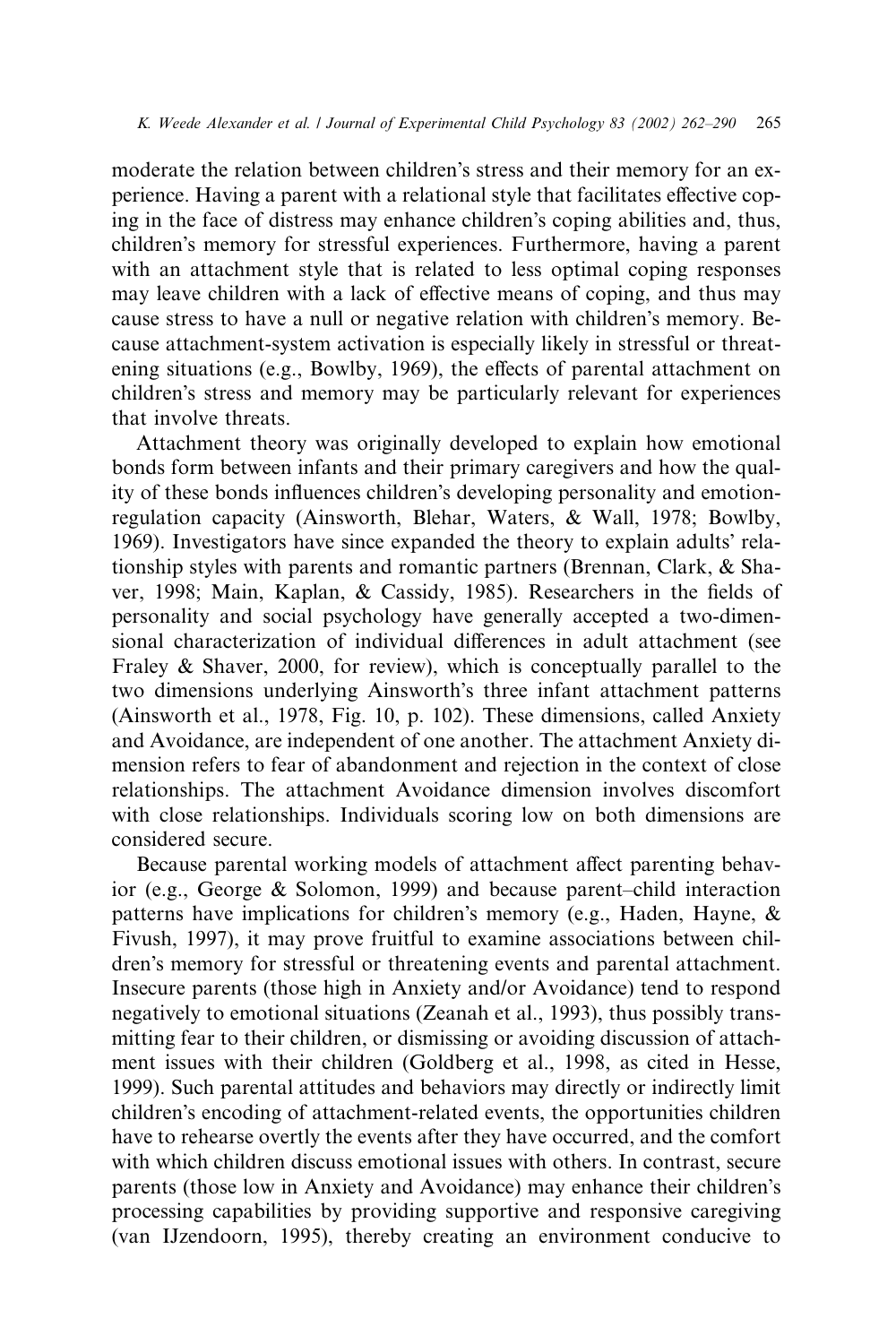exploration and open discussion of stressful experiences (Bowlby, 1969), which would enhance memory.

Adult attachment style has recently been linked to memory in both adults (e.g., Fraley, Garner, & Shaver, 2000; Miller & Noirot, 1999) and their children (Goodman et al., 1997; Quas et al., 1999). In fact, recent studies indicate that adult attachment measures administered to parents predict children's emotional reactions to and memory for a stressful medical procedure (e.g., Goodman et al., 1997; Quas et al., 1999). For instance, Quas et al. (1999) interviewed 43 children ages 3–13 years old about a previous painful medical experience (i.e., voiding cystourethogram fluoroscopy; VCUG). Parental Fearful attachment (high Anxiety and Avoidance) was positively related to children's stress before the VCUG. Furthermore, general parental insecurity (indicated by high scores on Anxiety and/or Avoidance) was associated with increases in children's commission and omission errors regarding the VCUG.

Thus, there is reason to predict a link between parental attachment style and children's memory and suggestibility, yet many questions remain concerning the nature of this association. First, studies examining the relation between parental attachment and children's memory have focused on a highly stressful and embarrassing medical event, VCUG. These findings require replication and extension to other types of events. Second, it is of interest to explore whether children's temperament or parents' personality explains the relation between adult attachment and children's memory.

Researchers have noted the difficulties in separating the effects of attachment style from effects of temperament and personality (e.g., Stevenson-Hinde, 1991); however, there are important differences, and the theoretical implications of the constructs differ considerably. Attachment style is believed to result from relational interactions (Ainsworth et al., 1978; Bowlby, 1969; Fraley & Shaver, 2000), whereas broad personality traits (e.g., introversion) are thought to arise from genetically based temperamental characteristics (e.g., shyness; Caspi, 1998). Because attachment is most relevant in the context of stressful events (Bowlby, 1969), it is likely that parental attachment plays a role in children's memories for threatening or stressful experiences. Adults rely on their attachment system to deal with stressful or threatening information (Fraley & Shaver, 2000), and parental reactions, coping responses, and interaction patterns in and concerning such contexts are relevant to how children learn to react to their experiences (Edelstein et al., 2002). In contrast, adults' broader personality characteristics (i.e., their scores on measures of the ''Big Five'' personality traits; Costa & McCrae, 1992) are generally active across a variety of contexts.

Research demonstrates that adults' attachment style may relate at least slightly to adults' broader personality traits (Shaver  $\&$  Brennan, 1992), which are thought to be distinct from the effects of attachment history. It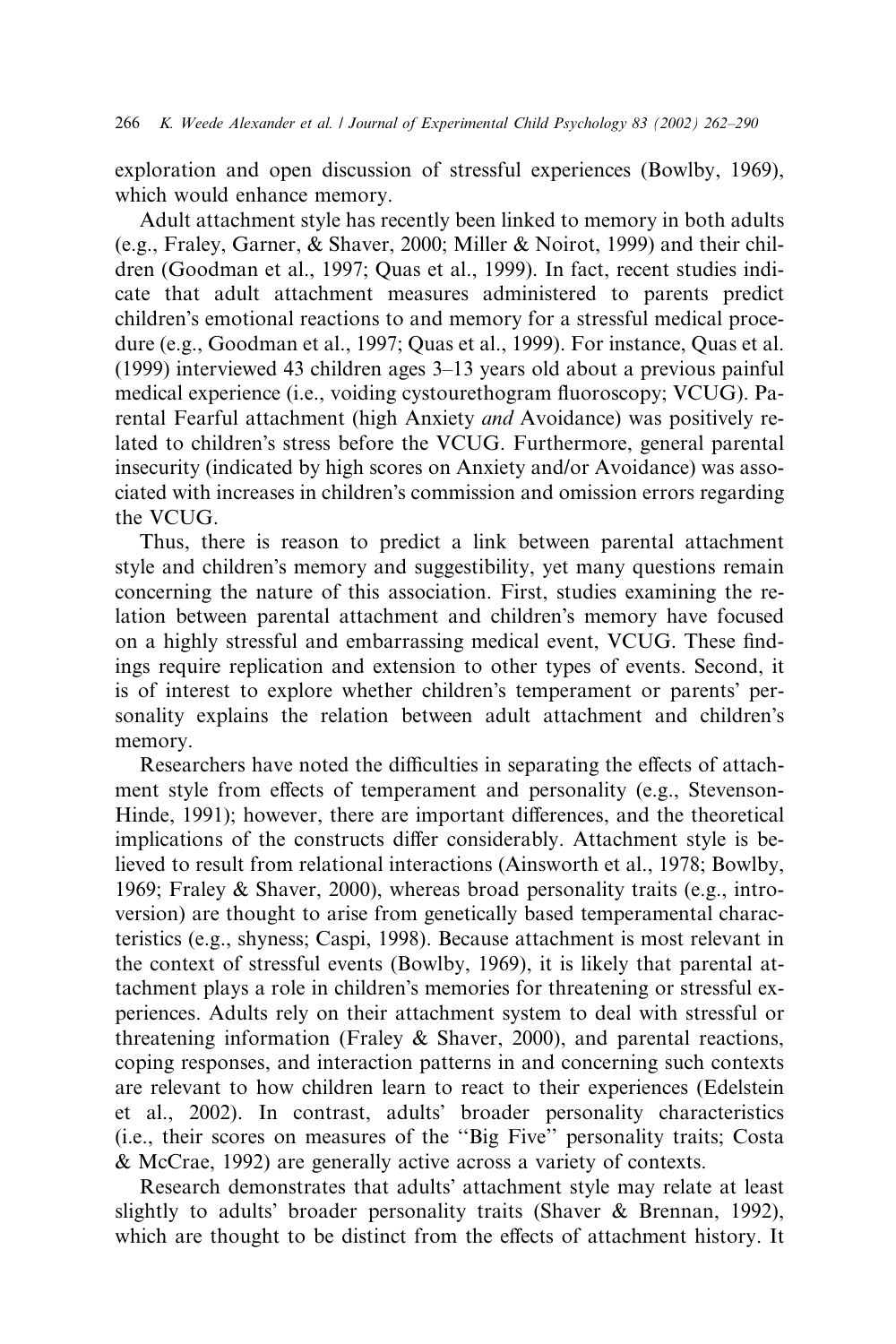is thus important to explore the separate influences of parental attachment and parental personality on children's memory, yet this kind of exploration has rarely been attempted. Furthermore, because of potential relations between children's temperamental characteristics and their memory for a variety of experiences (Greenhoot, Ornstein, Gordon, & Baker-Ward, 1999; Merritt et al., 1994), it is also important to explore the separate influences of children's temperament and parental variables, namely parental attachment and parental personality, because attachment likely contributes something special to children's memory, at least for stressful, attachment-relevant experiences. Despite their applied and theoretical importance, however, questions regarding the predictive value of parental attachment and personality style on children's memory for stressful events have rarely been examined empirically.

#### Inhibition and memory

In addition to individual differences related to socio-emotional and parenting factors, individual differences in cognitive capacities may influence children's memory and suggestibility. It is imperative to understand how differences in executive function, which play an important role in information processing, relate to eyewitness memory performance. Executive function is thought to rely on the frontal cortex, which undergoes considerable development during childhood and is known to play an important role in memory (Schacter, Kagan, & Leichtman, 1995). Although few studies have investigated executive function in relation to children's memory or suggestibility, results have linked suggestibility with working memory (Bottoms, Davis, Nysse, Haegerich, & Conway, 2000), inhibition (Ruffman, Rustin, Garnham, & Parkin, 2001; Schaaf, Goodman, & Alexander, 1999), and impulsivity (Quas & Schaaf, in press), all of which are believed to reflect executive function.

Inhibitory abilities help children to ignore irrelevant stimuli. Thus, deficiencies in inhibitory abilities may cause limited encoding of relevant stimuli and consequently weaker overall memory traces for events (Harnishfeger  $\&$ Bjorklund, 1994). When memory is tested sometime after an event, children with inhibitory deficiencies may be less able to provide complete and accurate reports and may be more suggestible. Additionally, children with low levels of inhibition may be unable to refrain from providing the prepotent response suggested by the interviewer (e.g., in misleading questions). Specifically, because inhibition aids in retrieval through processes such as suppressing irrelevant information (Lorsbach, Katz, & Cupak, 1998) and reducing sensitivity to interference (Dempster, 1992), children may be more resistant to suggestion when inhibition is greater (e.g., Schaaf et al., 1999). Although inhibition has important implications for predicting children's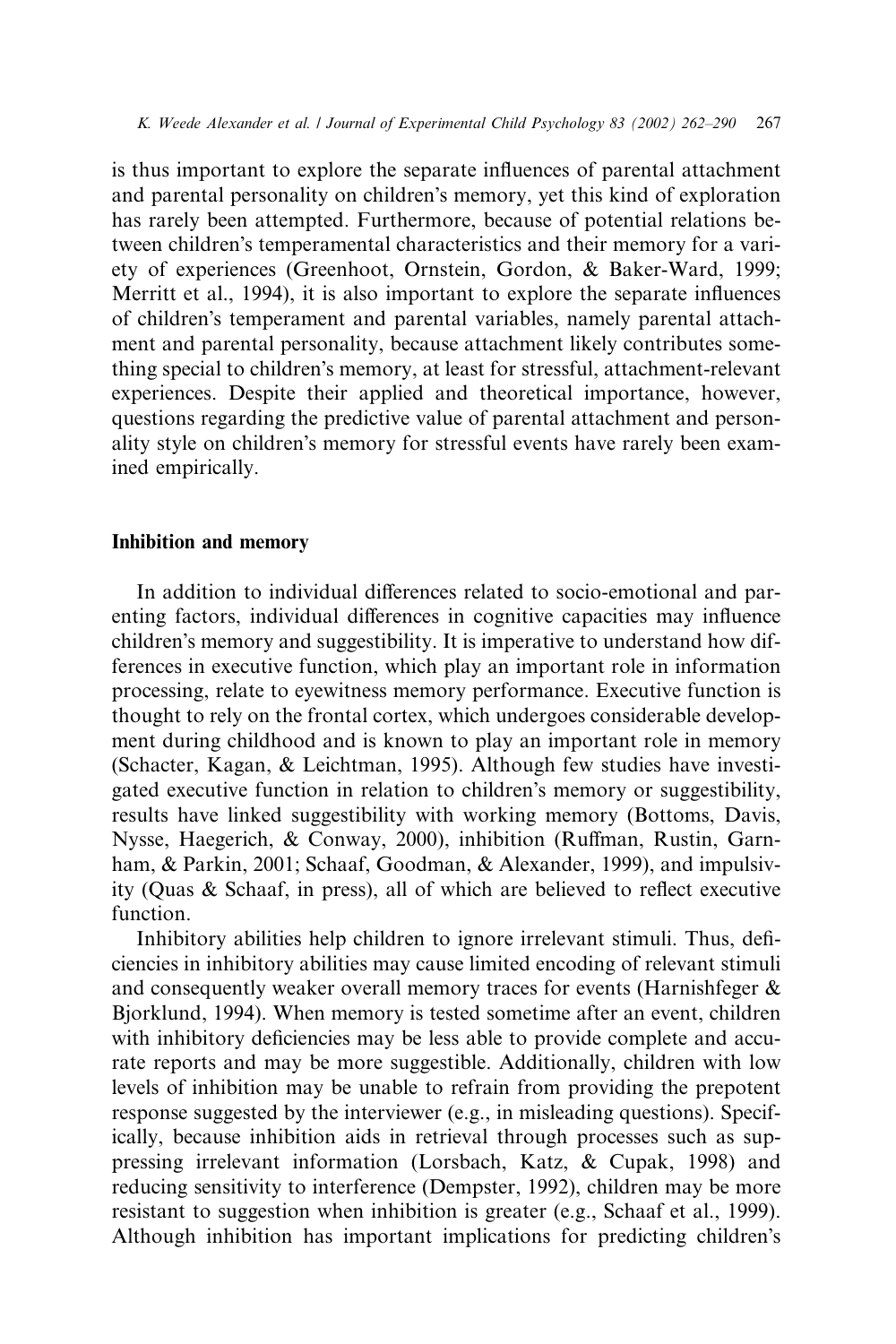memory and resistance to suggestion, little research has focused on inhibition and eyewitness memory (but see Ruffman et al., 2001).

#### The present study

In the present study, children's eyewitness memory and suggestibility were examined in relation to children's stress, parental attachment, and cognitive inhibition. Children ranging in age from 3 to 7 years received an inoculation (as part of their standard medical care) and later answered questions about the event. They also completed a measure of inhibition, and parents completed questionnaires concerning themselves (including attachment and personality measures) and their children.

Based on previous research, several predictions were advanced. First, age differences in memory and suggestibility were expected, as has been commonly reported using a variety of question types and target events (e.g., Goodman & Reed, 1986; Gordon, Baker-Ward, & Ornstein, 2001; Quas et al., 1999). Older children were expected to answer memory questions with greater accuracy and to resist suggestion more effectively.

Second, consistent with former studies of children's memory for inoculations (Goodman et al., 1991; Shrimpton et al., 1998), an overall positive relation was expected between stress and memory for the inoculation event; the stressor was expected to focus attention and cognitive resources on the event, which would enhance memory (Christianson, 1992).

Third, parental attachment style was expected to predict children's memory and suggestibility for the inoculation. Because inoculations cause distress for both parents and children and may thus elicit feelings of fear or threat associated with attachment-system activation (Bowlby, 1969), an inoculation event was deemed appropriate as the attachment-related experience. Parents who rated themselves as more secure (i.e., less anxious and avoidant) were expected to have children with better memory and greater resistance to suggestion than children of parents who rated themselves as insecure (i.e., more anxious and/or avoidant; e.g., Goodman et al., 1997; Quas et al., 1999). The contribution of parental attachment to memory for the inoculation was expected to be independent of the contribution of parental personality traits, indexed by the NEO Five-Factor Inventory, or children's temperamental characteristics, assessed by the Children's Behavior Questionnaire. That is, the addition of parental personality variables or children's temperament measures was not expected to reduce the value of parental attachment in predicting children's memory or suggestibility.

Our fourth hypothesis was that, consistent with theoretical expectations about the relation of cognitive inhibition to memory (Harnishfeger  $\&$ Bjorklund, 1994), children with higher levels of inhibition would provide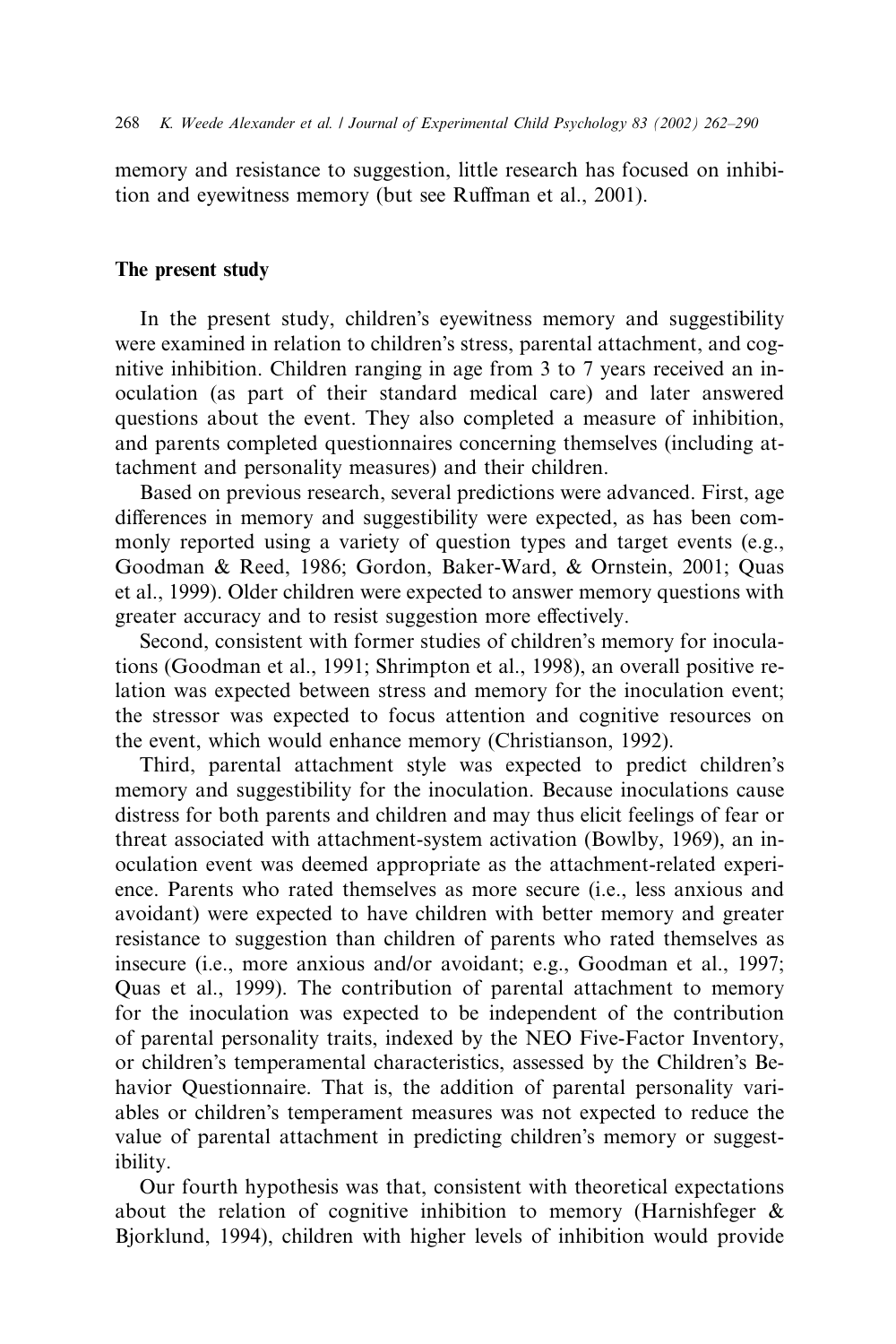more accurate information and be less suggestible than children with lower levels of inhibition.

# Method

#### **Participants**

Families were solicited at two county immunization clinics. All children who were 3–7 years old, who spoke English, and whose legal guardians consented to allowing their children to participate in the study were eligible. Fifty-three children initially participated in the study. However, one child was non-responsive and another never talked about the inoculation during the memory interview. The final sample thus consisted of 51 3- to 7-year-old children,  $M = 5.30$  years,  $SD = 1.07$ , including 27 females and 24 males. Socioeconomic status (SES) was derived from parent occupation, which was rated according to a modified version of the Hollingshead index. Participants had ratings ranging from 1 (low) to 7 (high),  $M = 3.31$ ,  $SD = 1.94$ . Children's ethnicity varied: 59% were European American, 29% were Hispanic American, 10% were African American, and 2% were Native American. Children received small toys upon completion of the memory interview, and families were compensated with \$50 at the end of the last session.

#### Measures

#### Demographic questionnaire

A standard parent-report demographic questionnaire was used to gather information about the child's and family's background (e.g., child's date of birth, ethnicity, parents' occupations).

#### Parental relationship questionnaires

Parental attachment was assessed using both the Relationship Questionnaire (Bartholomew & Horowitz, 1991) and an adapted version of the Relationship Scales Questionnaire (Griffin & Bartholomew, 1994). For the Relationship Questionnaire, adults rate the similarity of their current relationship style to each of four attachment styles: Secure, Preoccupied, Dismissing, and Fearful. Ratings are made on 7-point Likert scales  $(1 = \text{very})$ much like me,  $7 = not$  at all like me). For the Relationship Scales Questionnaire, adults rate their level of agreement (7-point scale;  $1 =$ absolutely disagree,  $7 =$  absolutely agree) with 30 statements concerning close relationship styles. The means for items corresponding to each of the four attachment styles were calculated (Griffin & Bartholomew, 1994). The internal consistency of the subscales ranges from .75 to .79 (Scharfe  $\&$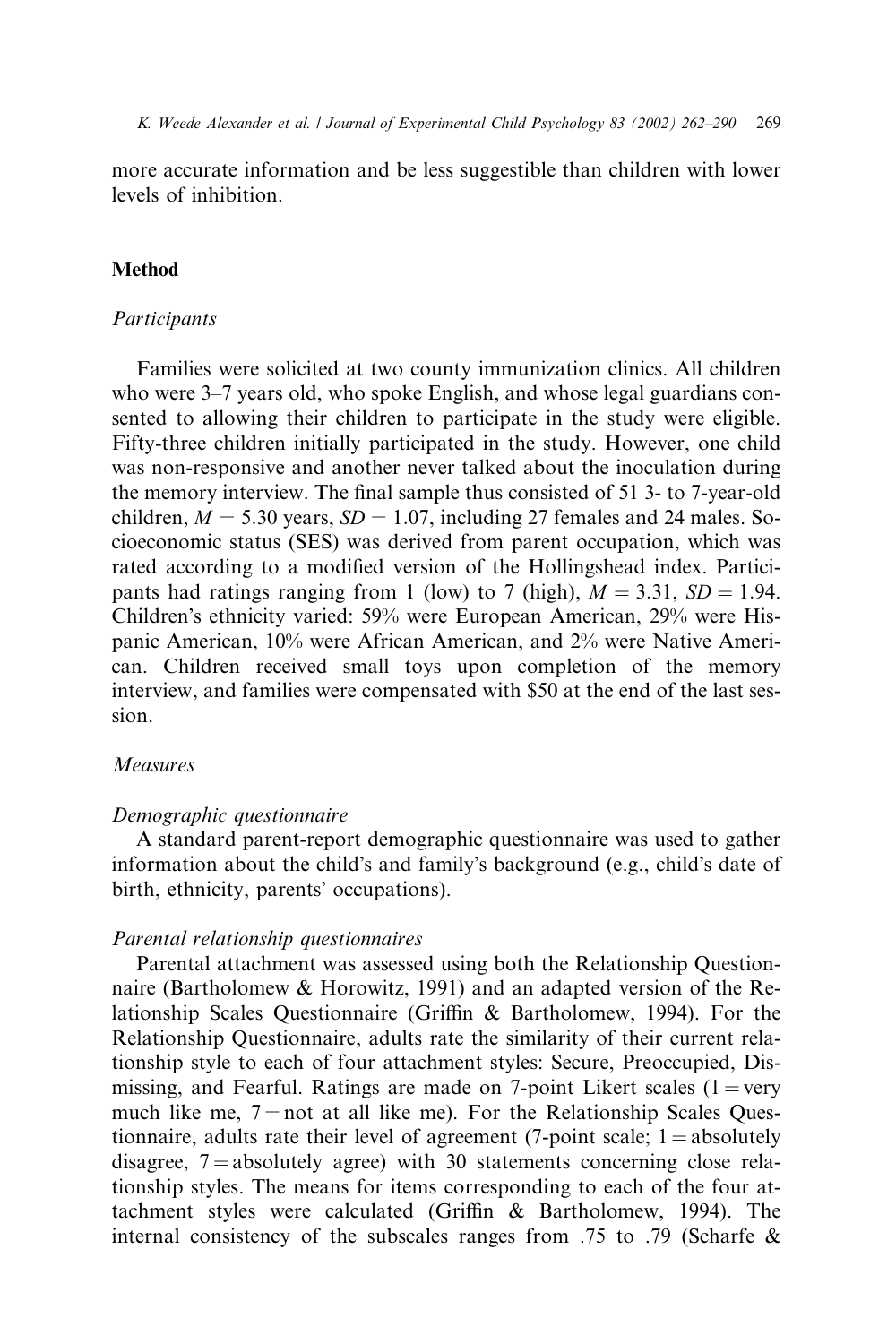Bartholomew, 1994), and the measure shows moderate stability over an 8 month period (i.e., correlations ranging from .64 to .73, Scharfe & Bartholomew, 1994). Standardized  $(z)$  scores for the four categories for the two measures were summed to create a composite measure of attachment (Ognibene & Collins, 1998), and these scores were further combined as per Griffin and Bartholomew's (1994) suggestion, to compute scores for the two dimensions underlying Bartholomew and Horowitzs (1991) four attachment patterns. For the purpose of the present paper, these two scales were considered sufficient to represent individuals' location in the two-dimensional space defined by Anxiety and Avoidance and described by Bartholomew and Horowitz (1991) and Fraley and Shaver (2000). Higher scores indicate higher levels of parental attachment Anxiety and Avoidance.

## Day/night task

The Day/Night Task, designed by Gerstadt, Hong, and Diamond (1994) to approximate the Stroop test with 3- to 7-year-olds, was administered to assess children's cognitive inhibition. Children are shown two cards: one white with a yellow sun, the other black with a white moon. They are instructed to say ''night'' when shown the sun card, and ''day'' when shown the moon card. Performance on this task is significantly related to other measures of cognitive inhibition (Carlson & Moses, 2001). Once children demonstrate an understanding of the rules, 16 trials are administered, 8 with each card in a mixed order that is the same for each child. For the present study, inhibition scores are reported as proportion of correct responses out of total trials administered, with higher scores indicating greater inhibitory control and more advanced executive functioning.

#### Children's behavior questionnaire

The Children's Behavior Questionnaire (Rothbart, Ahadi, & Hershey, 1994) was used to assess children's temperament. This measure, designed for use with 3- to 7-year-old children, includes 120 statements that caregivers rate on a 7-point scale according to how true each statement is about their child (1 = extremely untrue, 7 = extremely true). The measure is scored by summing responses to questions representative of one of 12 categories. These 12 categories can be further reduced by creating three temperamental factors: Surgency (High Intensity Pleasure, Activity Level, Approach, and Shyness [reversed]), Negative Affect (Sadness, Fearfulness, Anger, and Soothability [reversed]), and Effortful Control (Low Intensity Pleasure, Inhibitory Control, Attentional Focusing, and Perceptual Sensitivity [reversed]). Internal consistency of the scales ranges from .67 to .94, and the 2-year test-retest reliability ranges from .50 to .79 (Ahadi, Rothbart, & Ye, 1993). Higher scores are indicative of more Surgency, Negative Affect, or Effortful Control.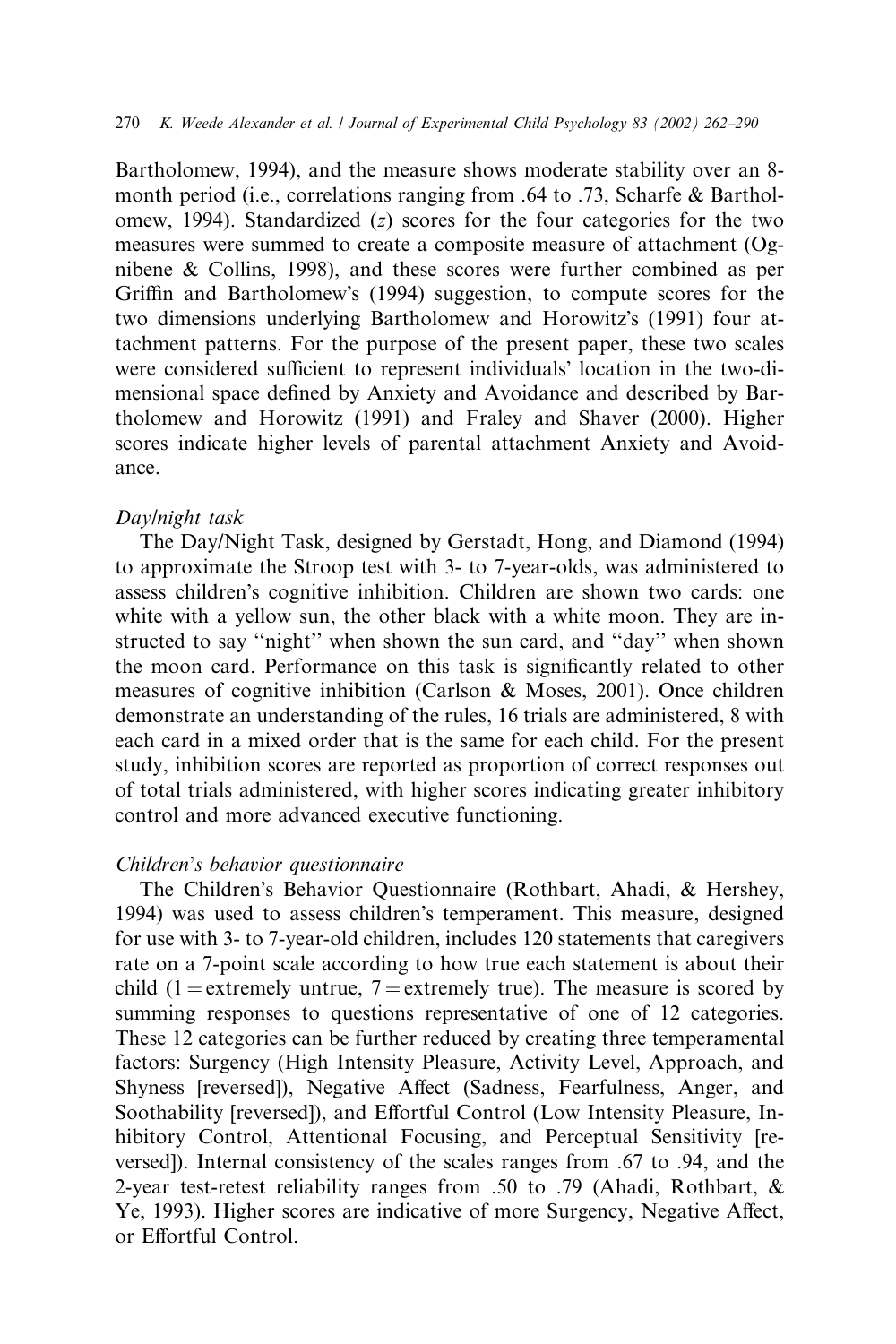K. Weede Alexander et al. / Journal of Experimental Child Psychology 83 (2002) 262–290 271

# NEO

The NEO Five-Factor Inventory (Costa & McCrae, 1992) is a self-administered questionnaire used to assess adults' broad personality traits. It is a 60-item version of a widely used, longer personality inventory, the NEO-Personality Inventory (Costa & McCrae, 1988). Adults rate statements according to how much each corresponds to how they feel about themselves on a 5-point scale  $(1 =$ strongly disagree,  $5 =$ strongly agree). The measure yields scores for five traits: Neuroticism, Extroversion, Openness, Agreeableness, and Conscientiousness. In a normative sample, 3- to 6 year stability coefficients ranged from .68 to .83, and the internal consistency of the five personality scales ranges from .76 to .93 (Costa & McCrae, 1988). Higher scores indicate higher levels of the corresponding personality trait.

#### Inoculation memory questionnaire

This questionnaire (see Appendix A) begins with a free-recall section including up to six prompts, then proceeds with a mix of 52 direct and yes/no questions. The latter mix includes 18 direct questions (10 specific and 8 misleading) and equal numbers of specific and misleading yes/no questions (17 each specific and misleading questions). The yes/no questions were designed to yield equal numbers of correct-yes and correct-no answers, whereas direct questions were those directing the child to a particular detail of the event and requiring brief narrative responses. Unlike specific questions, which did not include false presuppositions, misleading questions presupposed incorrect details of the inoculation (e.g., the question "You sat on the nurse's lap while you were getting your shot, didn't you?" presupposes that the child sat on the nurse's lap, when in fact this did not occur).

# Procedure

Children were tested individually. Informed consent for each session was obtained from parents.

## Session 1

Families were solicited at two county immunization clinics. A female researcher approached parents of children in the appropriate age range and explained the study. To avoid parents coaching children for the memory test, parents were not told at the outset that this was a memory study. Instead, parents were told that we were interested in children's reactions to medical procedures and that we would invite them to return to the laboratory in 2 weeks. If parents wished to participate, they signed a consent form indicating approval of the researchers' videotaping the inoculation(s). When the nurse called children to administer the inoculation(s), a researcher followed the family to the immunization room. At least one parent or guardian was present during each child's inoculation. The inoculations were often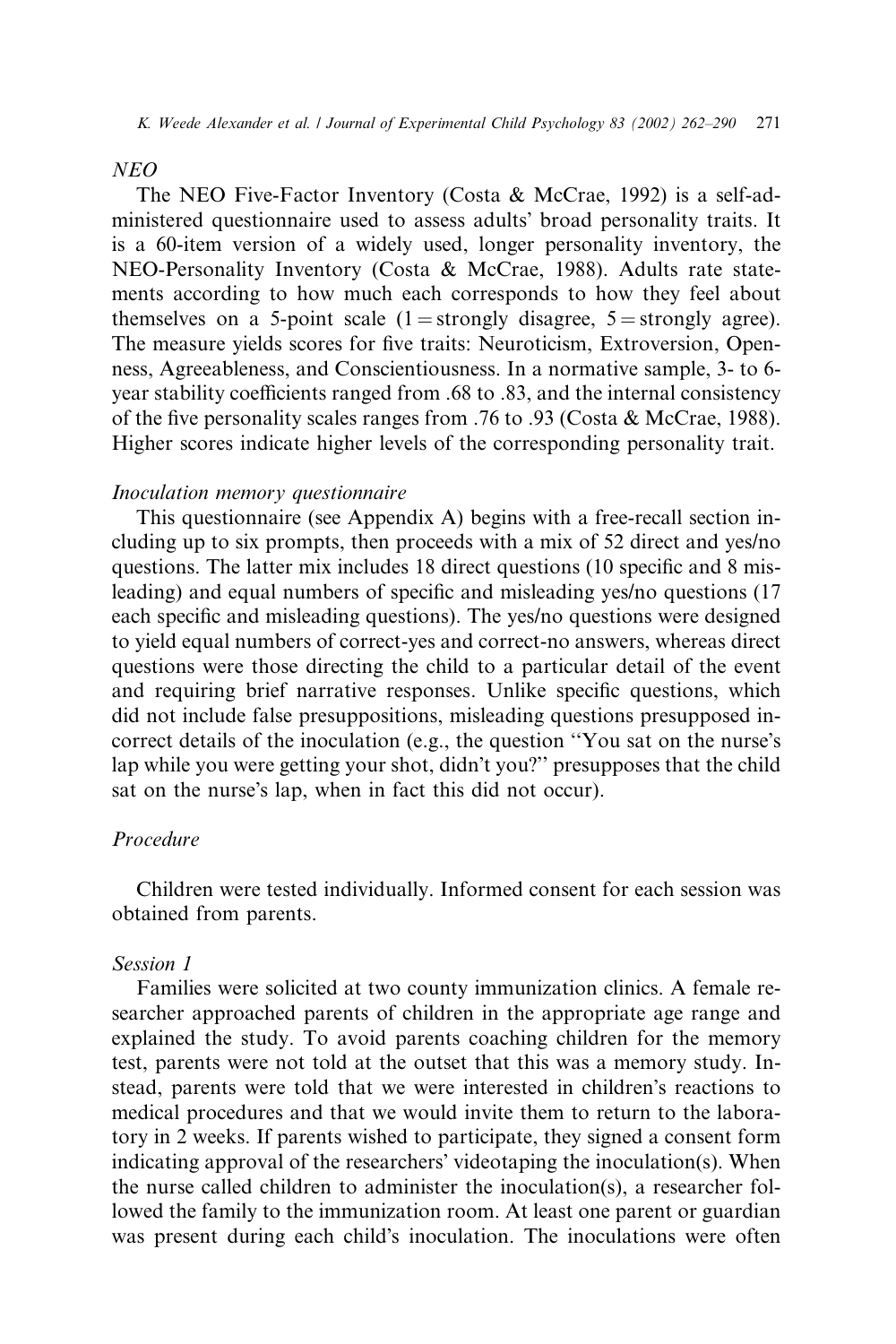preceded by administration of an oral polio vaccine. Children received between 1 and 5 inoculations ( $M = 1.88$ ) administered by a female nurse employed by the clinic. Children were generally seated on the parent's lap and, if necessary, the parent and/or clinic personnel restrained the child. Once the inoculation(s) were complete, the nurse gave each child a prize, after which families left the clinic. The entire inoculation event typically lasted for 5 minutes,  $M = 4.67$  minutes,  $SD = 6.92$ . In addition to videotaping the event, a researcher filled out a detailed checklist indicating the precise procedures and reactions of children. These objective records were later used for scoring children's memory accuracy.

## Session 2

Session 2 took place at a university child development research laboratory. The delay between Sessions 1 and 2 was approximately 2 weeks  $(M = 12.21 \text{ days}; \text{ range} = 3-33 \text{ days}).$  Once informed consent was obtained from parents, children were led into a separate room where a female research assistant (RA) who was not present during the inoculation administered the inoculation memory interview. Children were informed that they could say "I don't know" to questions they could not answer and that they could tell the interviewer if she made a mistake. At the end of the interview, the RA administered the day/night inhibition measure. While children were being interviewed, parents completed the battery of questionnaires about themselves and their child.

## Coding

## Stress

Children's stress level was rated from the videotapes. A global measure of distress was used, such that a score of 1 indicated that the child was very happy whereas a score of 7 indicated that the child was hysterically upset. Independent coders scored 26% of the videotapes. Inter-rater reliability was .75 for this subsample. Discrepancies were discussed and resolved, and both researchers scored the remaining data. The mean rating was used for analyses. Proportion of agreement across the entire sample, within one scale point, was .98. Although researchers documented in detail the events taking place during each child's inoculation, lack of video recording for some participants reduced the number of participants to 43 for analyses including the stress rating.

# Memory

All narrative information provided by children in response to free-recall and direct questions was scored for units using a system similar to those employed in previous studies of children's memory (e.g., Poole & Lindsay, 1995; Quas & Schaaf, in press). For responses to free-recall prompts and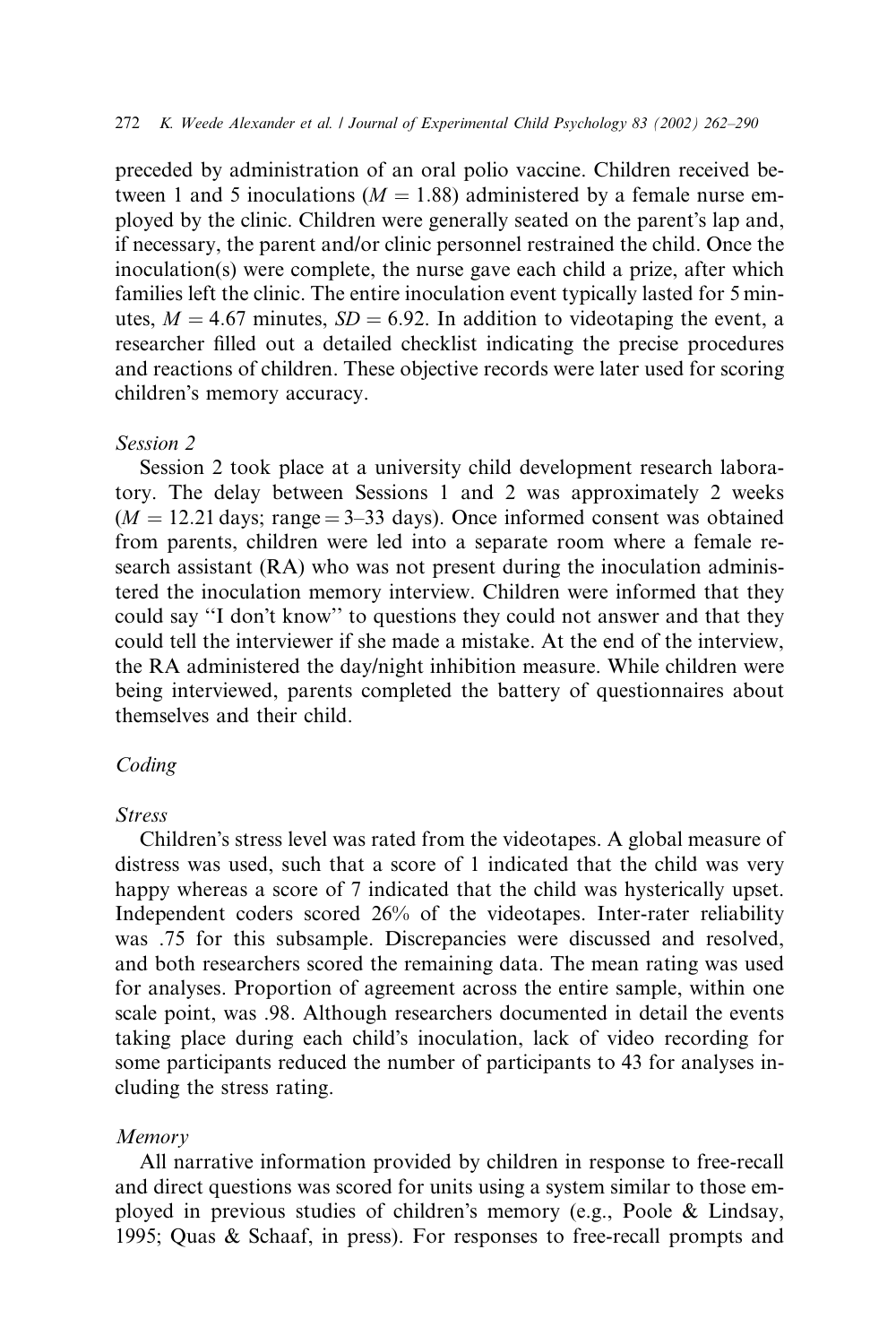direct questions, a statement about any agent, object, action, recipient, or descriptor that included information about the event in question was considered a unit of information and was scored as correct or incorrect. For example, the statement, ''I saw a nurse...she tickled my foot,'' was scored by crediting the child with having provided 6 units of information: three correct for "I," "saw," and "nurse," and three incorrect for "She," "tickled," and ''foot.'' Units were collapsed across all free-recall prompts. Irrelevant and unverifiable information, such as a child's digression about what her dog did that day, was not included in the scoring.

Children's responses to specific and misleading yes/no questions were scored as proportions for correct responses, omission errors, commission errors, do-not-know replies, or unscoreable content. Commission errors were responses indicating that something happened or was present when in fact it did/was not. Omission errors were responses that failed to indicate that something happened or was present when in fact it did/was. Do-not-know and unscoreable responses constituted only  $4\%$  and  $2\%$  of children's responses, respectively, and are not considered further.

Two independent coders scored 19% of the memory interviews. Proportion agreement for dependent measures ranged from .82 to .95. Discrepancies were resolved, and each researcher coded half of the remaining interviews.

# Results

The present study was designed to address questions concerning inconsistencies in the stress and memory literature, which may be due, in part, to individual differences in children and their parents. Means and standard deviations for memory variables are presented in Table 1. Correlations among individual difference and memory measures are displayed in Table 2. As rel-

|                                        | M    | SD   |  |
|----------------------------------------|------|------|--|
| Toal units free recall                 |      |      |  |
| Correct                                | 9.39 | 6.69 |  |
| <b>Incorrect</b>                       | 1.90 | 3.34 |  |
| Proportion correct                     | .85  | .25  |  |
| Mean units to direct questions         |      |      |  |
| Correct                                | 1.02 | .38  |  |
| <b>Incorrect</b>                       | .33  | .43  |  |
| Proportion correct                     | .78  | .22  |  |
| Proportion correct to yes/no questions |      |      |  |
| Specific                               | .71  | .14  |  |
| Misleading                             | .76  | .20  |  |

Table 1

Means and standard deviations for memory and suggestibility measures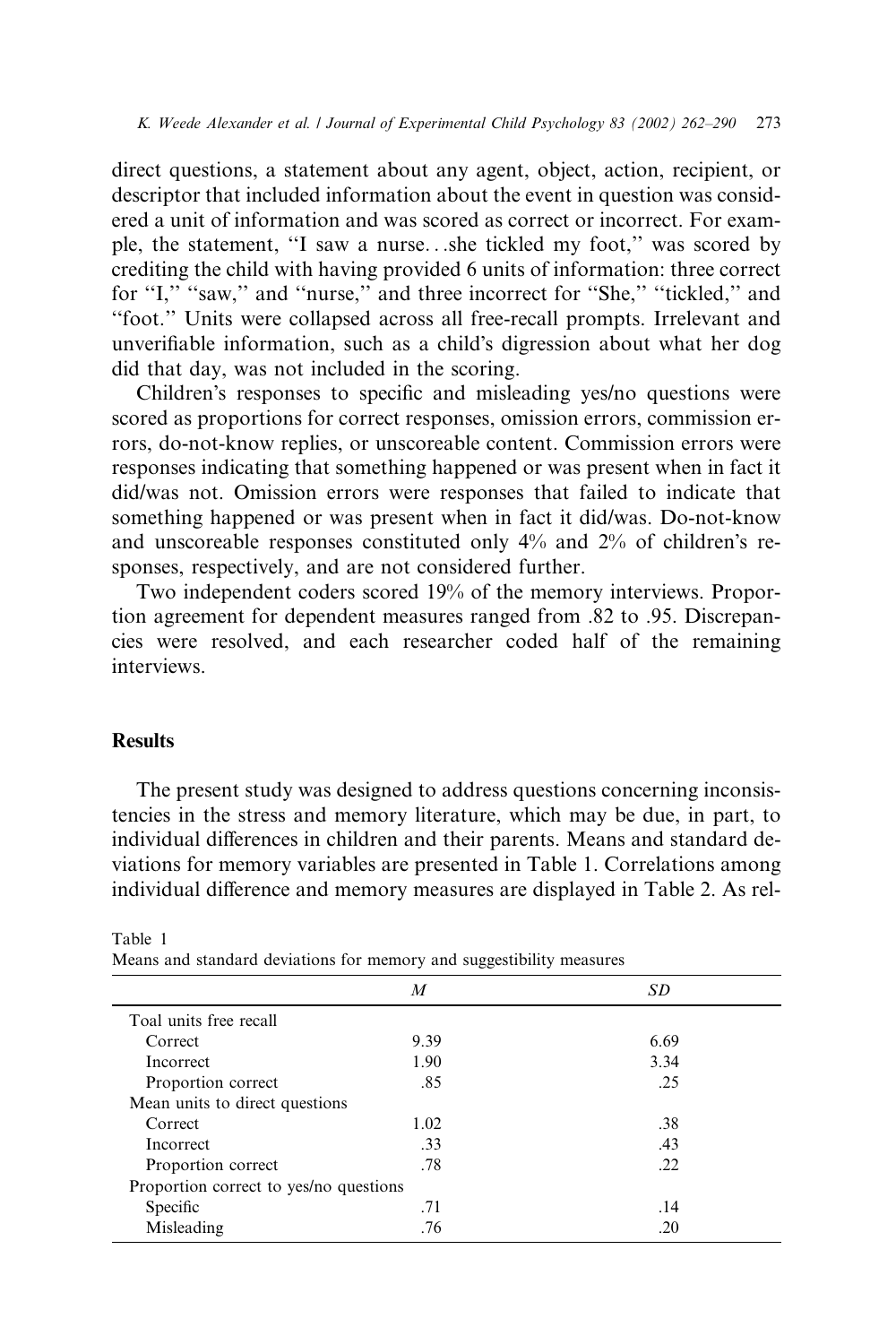| Variable                             | Age           | <b>SES</b>    | <b>Stress</b> | Avoidance     | Anxiety         | Inhibition    |
|--------------------------------------|---------------|---------------|---------------|---------------|-----------------|---------------|
| Individual differences               |               |               |               |               |                 |               |
| Age                                  |               | .24(51)       | $-.29(43)$    | $-.26(47)$    | $-.02(47)$      | .21(44)       |
| <b>SES</b>                           |               |               | $-.26(43)$    | $-.33^*$ (47) | $-.16(47)$      | .26(44)       |
| <b>Stress</b>                        |               |               |               | $.34^*$ (39)  | .05(39)         | $-.28(38)$    |
| Parental avoidance                   |               |               |               |               | .16(47)         | .08(41)       |
| Parental anxiety                     |               |               |               |               |                 | .03(41)       |
| Inhibition                           |               |               |               |               |                 |               |
| Memory for inoculation               |               |               |               |               |                 |               |
| Total free recall correct            | .26(51)       | $-.03(51)$    | .02(43)       | .07(47)       | $.37^{**}$ (47) | $-.11(44)$    |
| Total free recall incorrect          | $-.12(51)$    | $-.07(51)$    | .11(43)       | $-.07(47)$    | .06(47)         | $-.34^*$ (44) |
| Mean direct correct                  | $.51***$ (51) | .03(51)       | .13(43)       | $-.06(47)$    | $-.09(47)$      | $-.02(44)$    |
| Mean direct incorrect                | $-.27(51)$    | $-.34^*$ (51) | .02(43)       | .21(47)       | $.34^*$ (47)    | $-.27(44)$    |
| Proportion specific yes/no correct   | $.56***(51)$  | .26(51)       | $-.10(43)$    | $-.14(47)$    | $-.02(47)$      | .17(44)       |
| Proportion misleading yes/no correct | $.44**$ (51)  | $.33^*$ (51)  | $-.21(43)$    | $-.28(47)$    | $-.28(47)$      | $.30^*$ (44)  |

Table 2Correlations among individual difference, memory, and suggestibility variables

*Note. N*s are indicated in parentheses next to each correlation.<br>
" $p \leq .05$ .

$$
p \leq .05.
$$

 $x^{**}$   $p \leq .01$ .<br>\*\*\*  $p \leq .001$  (two-tailed tests).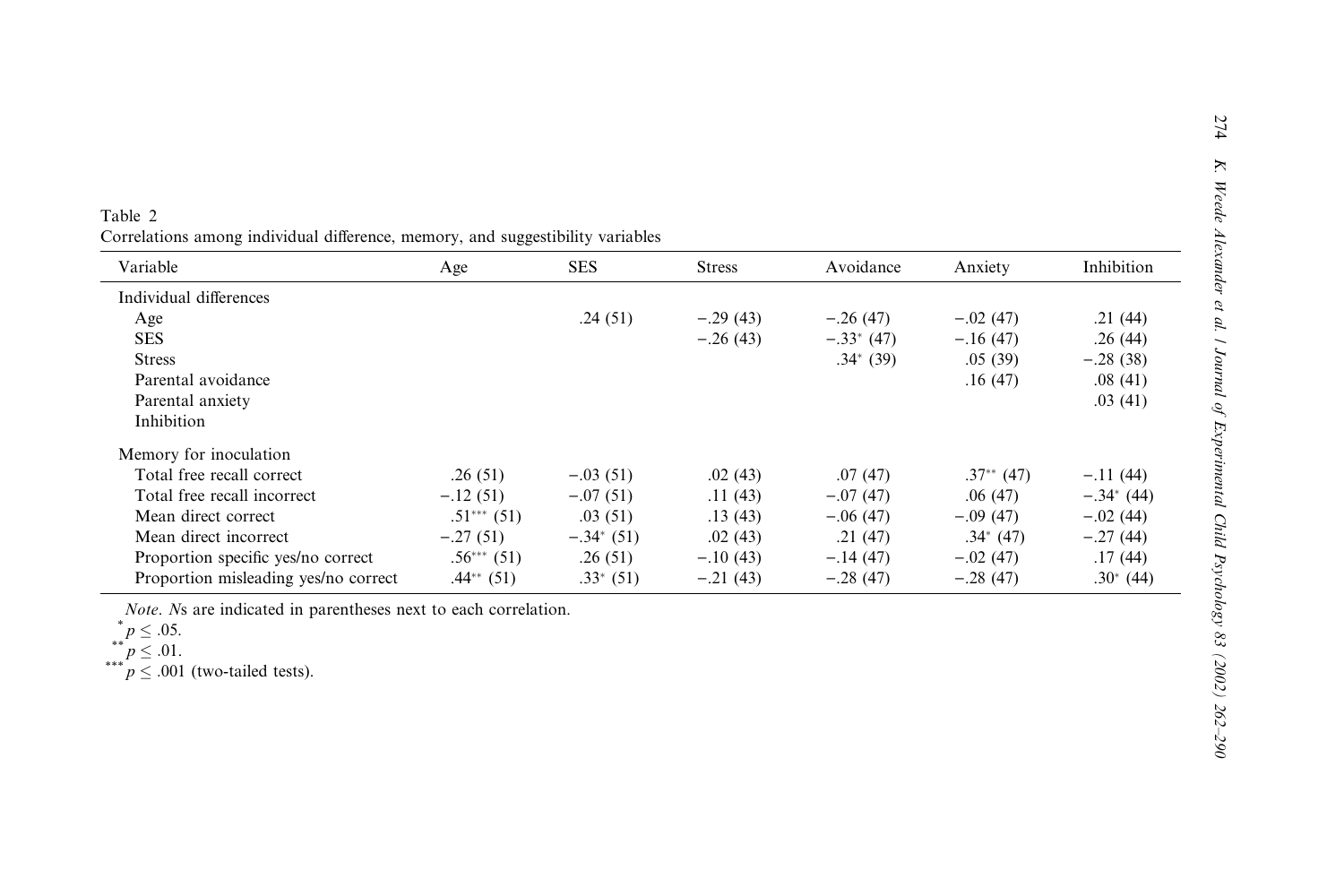evant, we examined partial correlations (controlling for age) between memory variables and key individual differences. Next, to identify the relative contributions of stress and attachment on children's memory, we conducted regression analyses. Finally, we examined the relation between inhibition and memory. Because there are missing data for some variables, we report the number of participants included in each analysis. Dependent measures consisted of: total correct and incorrect units of free recall, mean correct and incorrect units to direct questions, and proportion correct to specific and misleading yes/no questions. Proportion incorrect responses to specific and misleading yes/no questions were generally the inverse of correct responses. However, in certain cases, analyses of commission or omission errors were informative and are reported.

Correlations were conducted to investigate whether time delay played a role in memory or suggestibility. A significant correlation emerged only between delay and number of incorrect units to direct questions,  $r = .33$ ,  $n = 51$ ,  $p < .05$ . Delay was thus considered in analyses involving this dependent measure.<sup>1</sup>

Although SES has rarely been studied in relation to eyewitness memory, extant studies have revealed relations between SES and children's memory and suggestibility (Poole & Lindsay, 2001; Shyamalan, Lamb, & Sheldrick, 1995). As Table 2 shows, higher SES was significantly associated with fewer errors in response to direct questions, and greater accuracy to misleading yes/no questions. Thus, SES was considered in further analyses. Gender was not significantly related to any memory or suggestibility measures; thus, gender is not considered further.

#### Age and memory

As can be seen in Table 2, typical age-related changes in memory performance were uncovered for correct units to direct questions, proportion correct to specific yes/no questions, and proportion correct to misleading yes/no questions. As children's age increased, so did memory accuracy and resistance to suggestion.

# Stress, attachment, and memory

Stress ratings ranged from 2 (happy) to 7 (hysterical),  $M = 4.44$ ,  $SD = .98$ . Stress was not significantly correlated with age, SES, or gender, but was positively related to the number of shots children received,  $r = .33$ ,  $n = 43$ ,  $p < .05$ . Moreover, as in previous studies examining associations between parental attachment and children's distress (e.g., Goodman

 $1$  We also conducted correlational analyses including delay and other independent variables (i.e., age, SES, parental attachment, inhibition). None of the correlations were significant.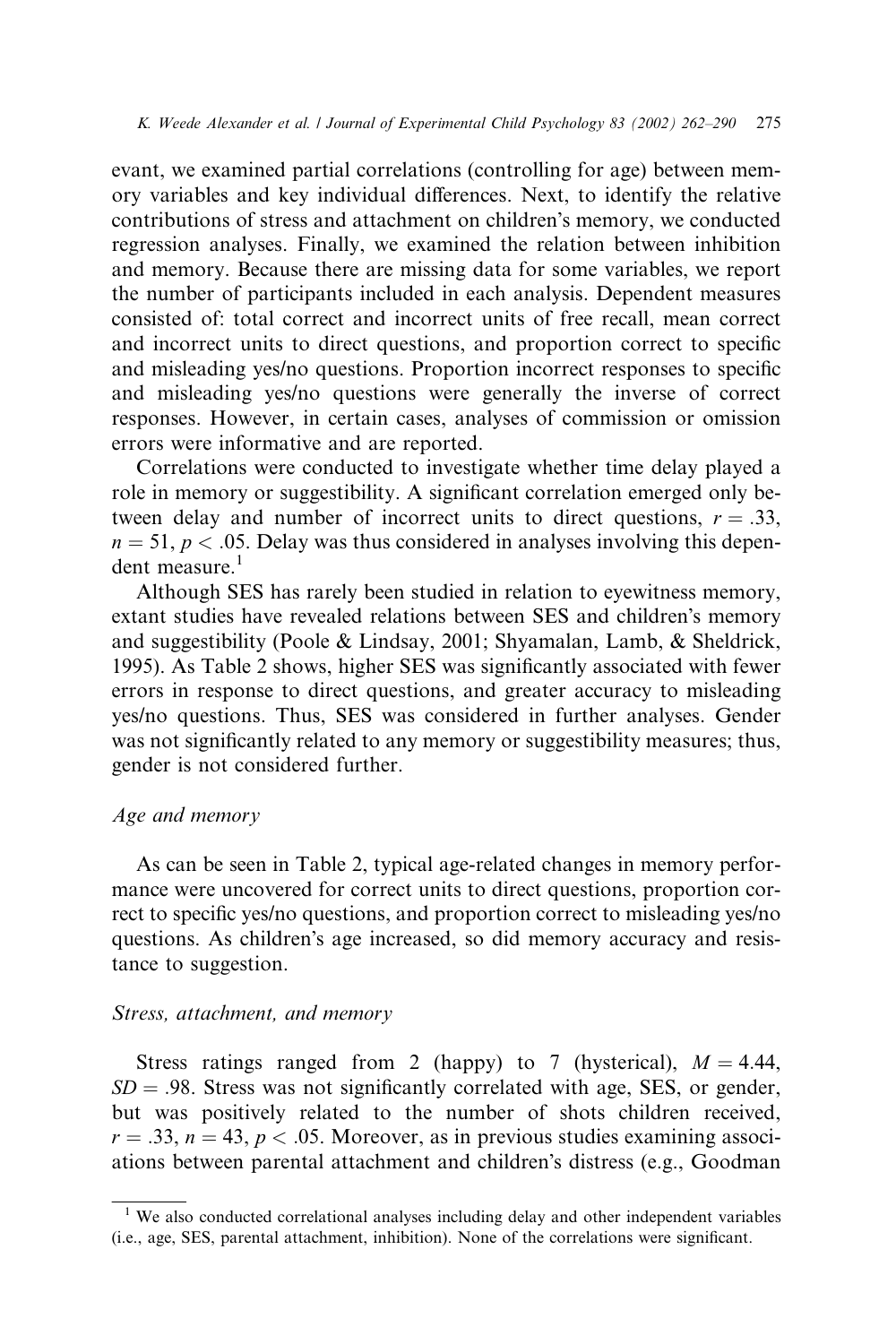et al., 1997; Quas et al., 1999), stress was significantly related to parental attachment (see Table 2). That is, parents scoring higher on Avoidance had children who exhibited more stress during the inoculation. This correlation remained sizable when number of shots was controlled,  $r = .31$ ,  $n = 39$ ,  $p = 0.06$ . The relation between parental Anxiety and children's stress was not significant. Thus, parental Avoidance but not Anxiety was associated with greater stress in children. Furthermore, as expected, with age partialled, greater stress was associated with providing fewer incorrect units in response to direct questions,  $r = -.34$ ,  $n = 51$ ,  $p < .05<sup>2</sup>$ 

Previous studies of memory for stressful events, specifically for VCUG, have indicated significant positive relations between children's memory and resistance to suggestion, on the one hand, and parents' attachment security, on the other hand. Similar associations were uncovered for parental attachment Anxiety (see Table 2), and even with age partialled, significant relations remained,  $rs > |$  :30  $|$ ,  $ps < .05$ . First, Anxiety was significantly positively related to correct units of free recall, such that increased Anxiety was associated with better memory performance. Second, Anxiety was positively related to incorrect units provided in response to direct questions. That is, more parental Anxiety was associated with increases in incorrect information provided. This relation remained significant even with delay statistically controlled,  $r = .35$ ,  $n = 47$ ,  $p < .05$ . This pattern may imply that the children of anxious parents provided more units of information overall for free recall and direct questions. Thus proportional measures were created (correct units divided by correct plus incorrect units) separately for responses to free recall and direct questions. With proportional measures, the relation between Anxiety and free recall units correct became negative and non-significant,  $r = -0.08$ , whereas the association between Anxiety and incorrect units to direct questions was significant,  $r = .34$ ,  $n = 47$ ,  $p < .05$ . Thus, Anxiety was associated with less accuracy, at least when the amount of information children produced was considered.

Third, with age partialled, proportion correct to misleading questions was inversely related to Anxiety,  $r = -.30$ ,  $n = 47$ ,  $p < .05$ , such that children provided more correct responses to misleading yes/no questions if parental Anxiety was lower. Thus, as expected and has been found previously (Goodman et al., 1997), parental attachment Anxiety was consistently associated with increased errors in children's memory reports concerning a stressful event when the total amount of information children provided was considered. Unexpectedly, however, Avoidance was not related to memory or suggestibility in this series of correlations. Because the primary goal of the present study was to identify the relative contributions of multiple

<sup>2</sup> Examination of the data using a series of quadratic regressions with stress as the independent variable and each memory variable as the dependent measure did not indicate any curvilinear relations between stress and memory.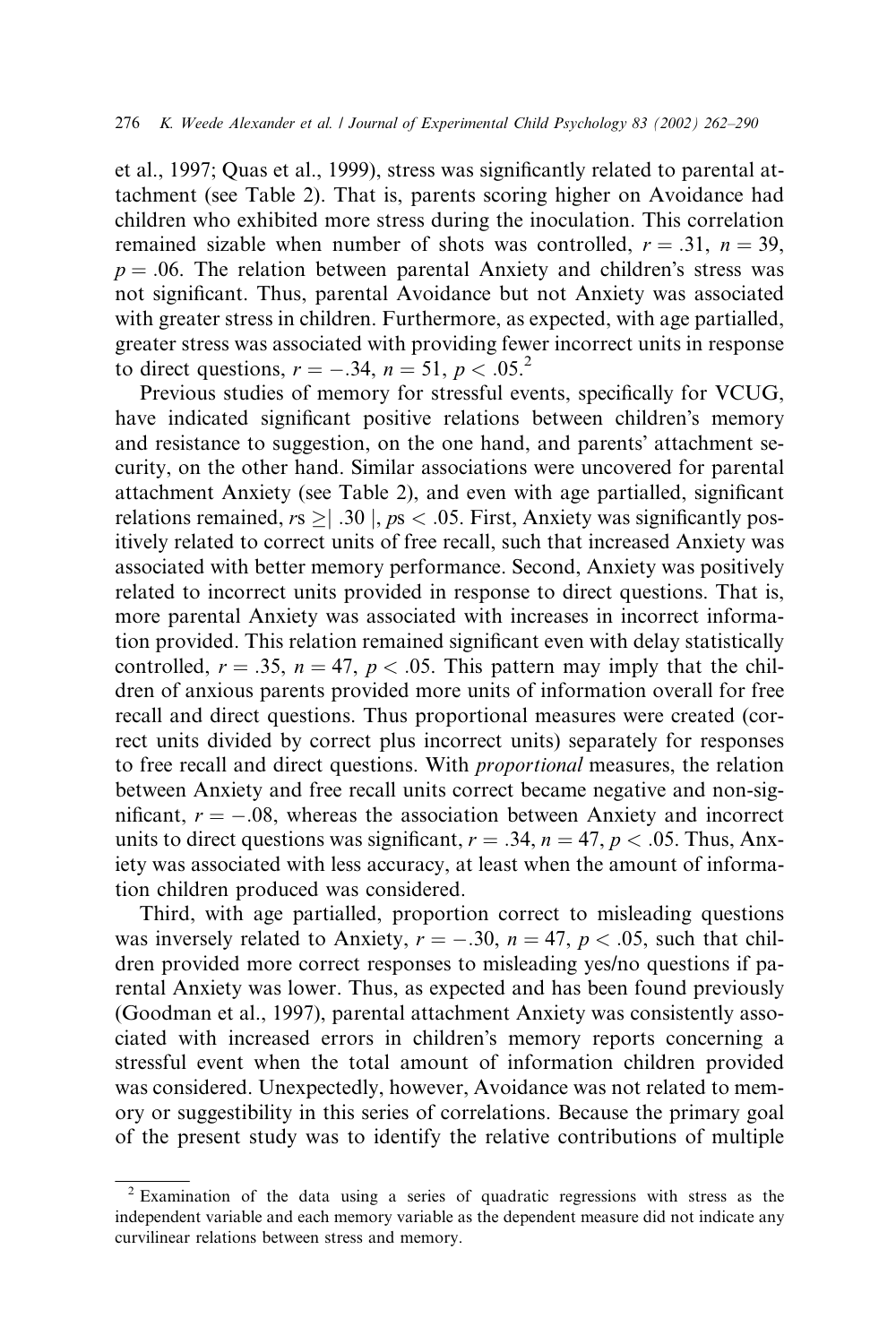| $\overline{\phantom{a}}$<br>$\overline{\phantom{a}}$<br>$\overline{\phantom{a}}$<br>$\overline{\phantom{a}}$<br>$\overline{\phantom{a}}$<br>$\overline{\phantom{a}}$<br>$\overline{\phantom{a}}$<br>$\overline{\phantom{a}}$<br>$\overline{\phantom{a}}$<br>$\overline{\phantom{a}}$<br>$\overline{\phantom{a}}$<br><br>$\overline{\phantom{a}}$<br><br><br><br><br><br><br><br><br><br><br><br><br><br><br><br><br><br><br><br><br><br><br><br><br> |  |  |
|------------------------------------------------------------------------------------------------------------------------------------------------------------------------------------------------------------------------------------------------------------------------------------------------------------------------------------------------------------------------------------------------------------------------------------------------------|--|--|
|                                                                                                                                                                                                                                                                                                                                                                                                                                                      |  |  |
|                                                                                                                                                                                                                                                                                                                                                                                                                                                      |  |  |
|                                                                                                                                                                                                                                                                                                                                                                                                                                                      |  |  |
|                                                                                                                                                                                                                                                                                                                                                                                                                                                      |  |  |
|                                                                                                                                                                                                                                                                                                                                                                                                                                                      |  |  |
|                                                                                                                                                                                                                                                                                                                                                                                                                                                      |  |  |
|                                                                                                                                                                                                                                                                                                                                                                                                                                                      |  |  |
|                                                                                                                                                                                                                                                                                                                                                                                                                                                      |  |  |
|                                                                                                                                                                                                                                                                                                                                                                                                                                                      |  |  |
|                                                                                                                                                                                                                                                                                                                                                                                                                                                      |  |  |
|                                                                                                                                                                                                                                                                                                                                                                                                                                                      |  |  |
|                                                                                                                                                                                                                                                                                                                                                                                                                                                      |  |  |

|                           | Total free recall |           |           | Mean direct |         |          |           | Proportion<br>specific yes/no |         | Proportion<br>misleading yes/no |         |         |
|---------------------------|-------------------|-----------|-----------|-------------|---------|----------|-----------|-------------------------------|---------|---------------------------------|---------|---------|
|                           | Correct           |           | Incorrect |             | Correct |          | Incorrect |                               | Correct |                                 | Correct |         |
|                           |                   |           | ß         |             | ß       |          |           |                               | ß       |                                 |         |         |
| Children's age            | .32               | $2.08*$   | $-.10$    | $-.54$      | .63     | $4.04**$ | $-.25$    | $-1.52$                       | .57     | $4.17**$                        | .33     | $2.13*$ |
| Family SES                | $-.06$            | $-.41$    | $-.06$    | $-.30$      | $-.07$  | $-.47$   | $-.24$    | $-1.41$                       | .10     | .75                             | .17     | 1.09    |
| Parent's avoidance        | $-.02$            | $-.15$    | $-.15$    | $-.76$      | $-.02$  | $-.13$   | .09       | .50                           | $-.06$  | $-.41$                          | $-.15$  | $-.87$  |
| Parent's anxiety          | .32               | $2.18*$   | .06       | .34         | $-.12$  | $-.80$   | .32       | $2.04*$                       | $-.04$  | $-.34$                          | $-.22$  | $-1.47$ |
| Child's stress            | .21               | 1.29      | .11       | .54         | .34     | $2.05*$  | $-.19$    | $-1.11$                       | .23     | 1.58                            | .05     | .29     |
| Avoidance $\times$ stress | $-.45$            | $-3.02**$ | $-.02$    | $-.10$      | $-.11$  | $-.76$   | .14       | .85                           | $-.43$  | $-3.19**$                       | $-.14$  | $-.93$  |
| Anxiety $\times$ stress   | .03               | .17       | .08       | .41         | .06     | .42      | $-.10$    | $-.66$                        | .05     | .38                             | $-.17$  | $-1.19$ |

# Table 3Regression analyses predicting memory and suggestibility variables ( $N = 39$ )

*Note.* For total free recall correct,  $R^2 = .40^*$ ; total free recall incorrect,  $R^2 = .05$ ; mean direct correct,  $R^2 = .38^*$ ; mean direct incorrect,  $R^2 = .29$ ; proportion specific yes/no correct,  $R^2 = .51^{**}$ ; and proportion misleading yes/no correct,  $R^2 = .36^*$ . The addition of the interaction terms led to significant  $R^2$  changes for total free recall correct and proportion specific yes/no correct,  $R^2$  changes  $\geq .16^*$ .<br>
\*\*p < .05.<br>
\*\*p < .01.

 $\boldsymbol{\times}$ 

277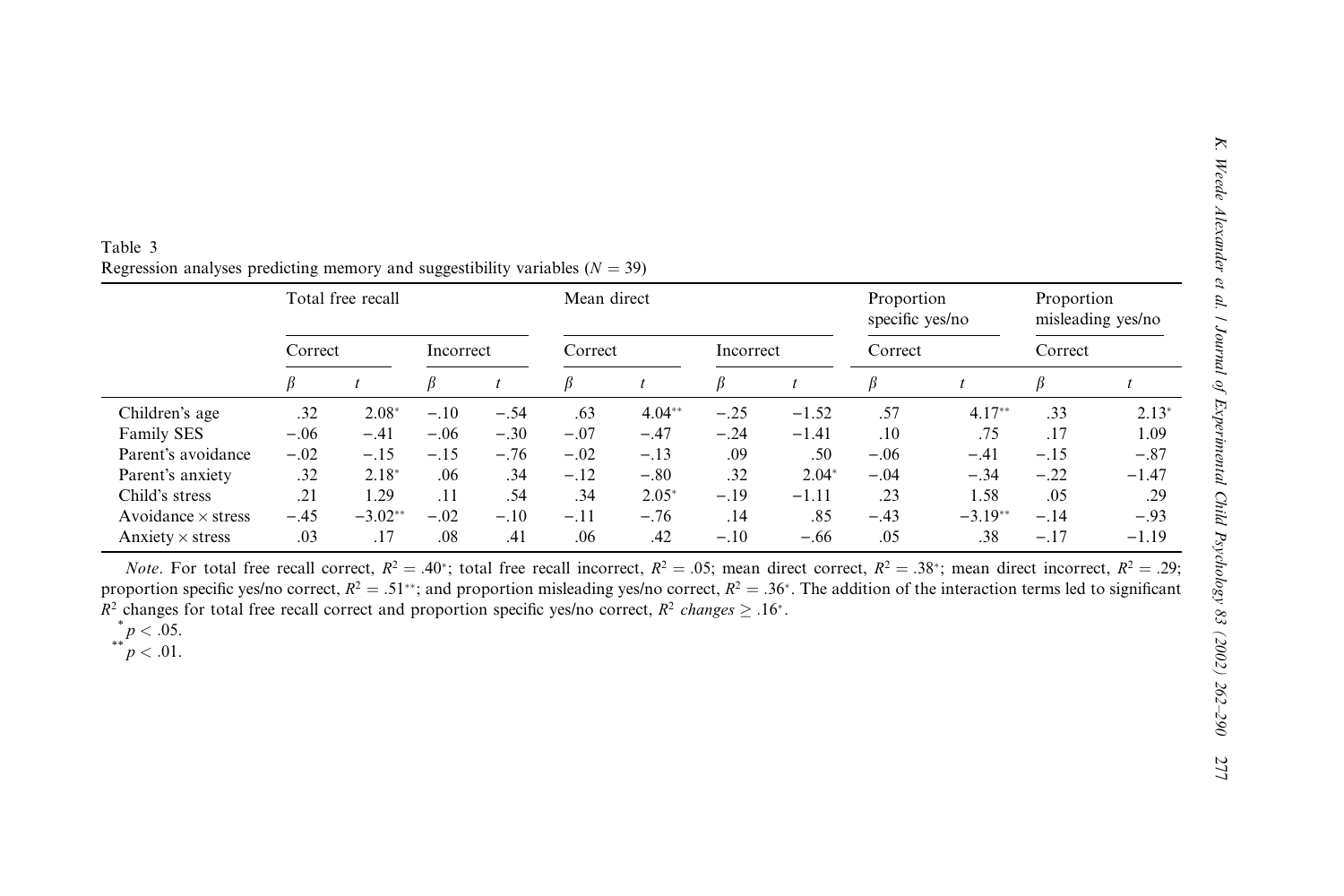predictors of children's memory, we used a series of regressions to analyze the data further.

In addition to age, SES, stress, and the two parental attachment dimensions, we entered terms representing the interactions between children's stress and parental attachment Anxiety and children's stress and parental attachment Avoidance. Interaction terms were created based on standardized  $(z)$  scores for parental attachment and children's stress. We included these variables because the predicted positive link between stress and memory may exist primarily for children of parents who are high or low on the dimensions of attachment Anxiety or Avoidance. Moreover, it may be only when high levels of children's distress are reached that parental attachment orientation becomes relevant to children's memory.

Table 3 displays the results from the regression analyses. Significant results emerged for total correct units of free recall, mean direct units correct, specific yes/no proportion correct, and misleading yes/no proportion correct. In addition to relations previously uncovered, the interaction between Avoidance and children's stress emerged as a significant predictor of total free recall correct and proportion correct to yes/no questions. Interestingly, no significant change was observed in any of these regressions with the addition of the five parent personality variables in one step,  $R^2$  changes  $\leq$  13,  $ps \geq 0.38$ , followed by the three child temperament variables in a subsequent step,  $R^2$  changes  $\leq$  .11,  $ps \geq 0.24$ . These results suggest that parental attachment was related to children's memory and suggestibility beyond the contributions of parents' or children's personality.

To interpret the significant interactions between children's stress and parent's attachment Avoidance, regression lines were plotted according to the intercepts and slopes provided in each equation. The interaction for total



Fig. 1. The relation between children's distress and children's total correct units of free recall for parents high and low on Avoidance. For children's distress, higher numbers indicate greater distress. Lines are plotted for individuals one standard deviation above and below the mean of Avoidance.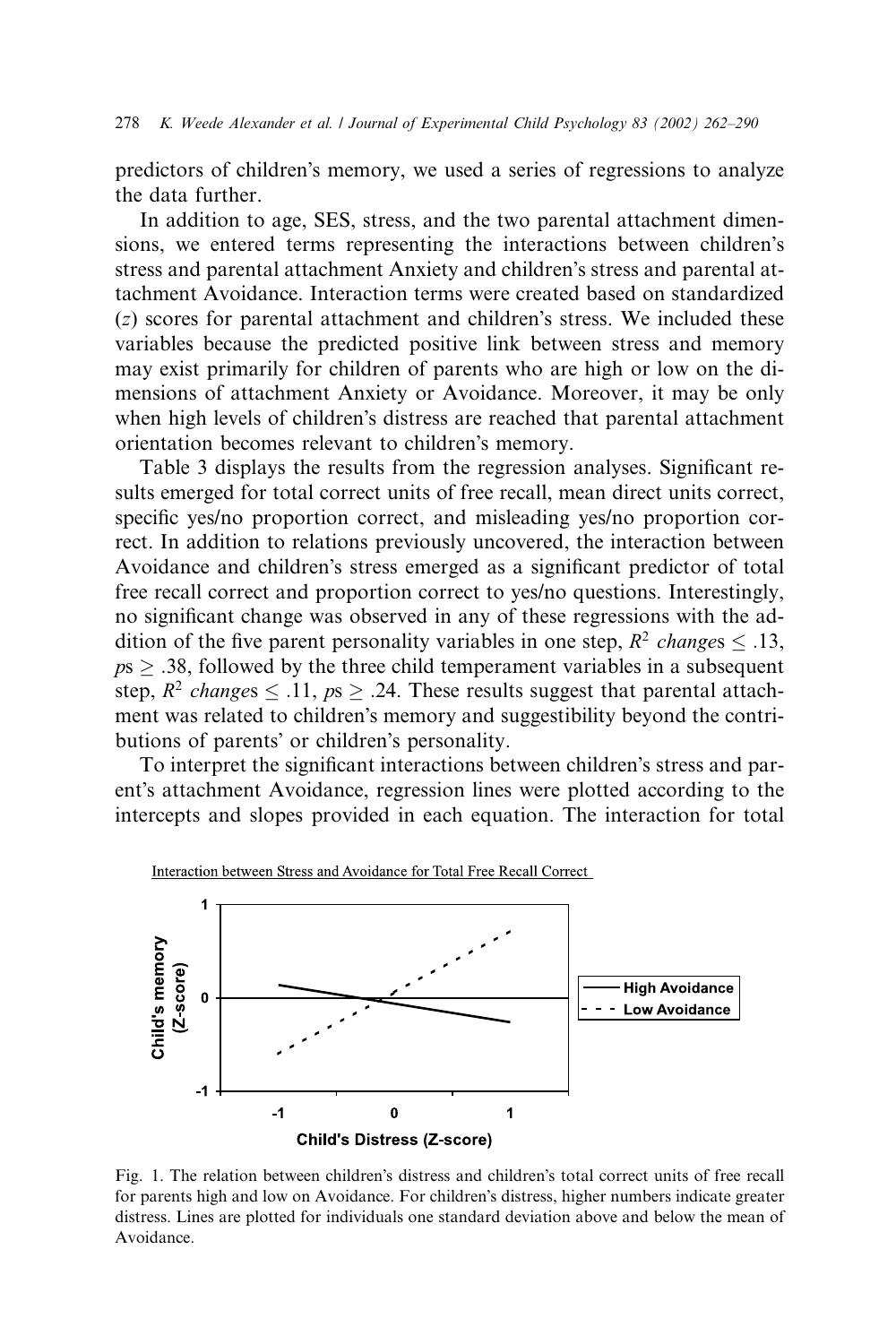

Interaction between Stress and Avoidance for Proportion Correct to Specific Yes-No Questions

Fig. 2. The relation between children's distress and children's proportion correct to yes/no questions for parents high and low on Avoidance. For children's distress, higher numbers indicate greater distress. Lines are plotted for individuals one standard deviation above and below the mean of Avoidance.

free recall correct is plotted in Fig. 1. As can be seen, the positive relation between children's stress and memory existed only for children of parents who were low in Avoidance. A trend in the opposite direction existed for children of parents high in Avoidance. Fig. 2 illustrates the similar pattern that resulted for proportion correct to specific yes/no questions.  $3,4$ 

# Inhibition and memory

Age was not significantly related to inhibition as measured by the Day/ Night Task proportion correct score (see Table 2), although the correlation was in the expected direction. However, examination of the data revealed an outlier (greater than 2 SDs below the mean), and when this outlier was excluded, the correlation became significant with a one-tailed test, justified by the prediction,  $r = .26$ ,  $n = 43$ ,  $p < .05$ . Older children evinced greater inhi-

<sup>&</sup>lt;sup>3</sup> Measures of free recall (and direct) proportion correct were also created by dividing the sum (or mean) of correct and incorrect units by the total (or mean) of correct units. Including these variables as dependent measures in the regression equations led to somewhat different results. For proportion free recall correct, the equation and all predictors became non-significant,  $R<sup>2</sup> = .11$ . For proportion correct to direct questions, the equation was close to significance,  $R^2 = .31$ ,  $p = .08$ , and only age,  $\beta = .31$ ,  $p = .06$ , and parental attachment Anxiety,  $\beta = -.28$ ,  $p = .08$ , approached significance.<br><sup>4</sup> Because parental presence may play a role in the relation between parental attachment and

children's memory, additional analyses were conducted for all memory and suggestibility measures excluding 4 children because their caregiver was not present at both the inoculation and Session 2 (to complete the attachment measures). Results were virtually identical to those reported for the entire sample.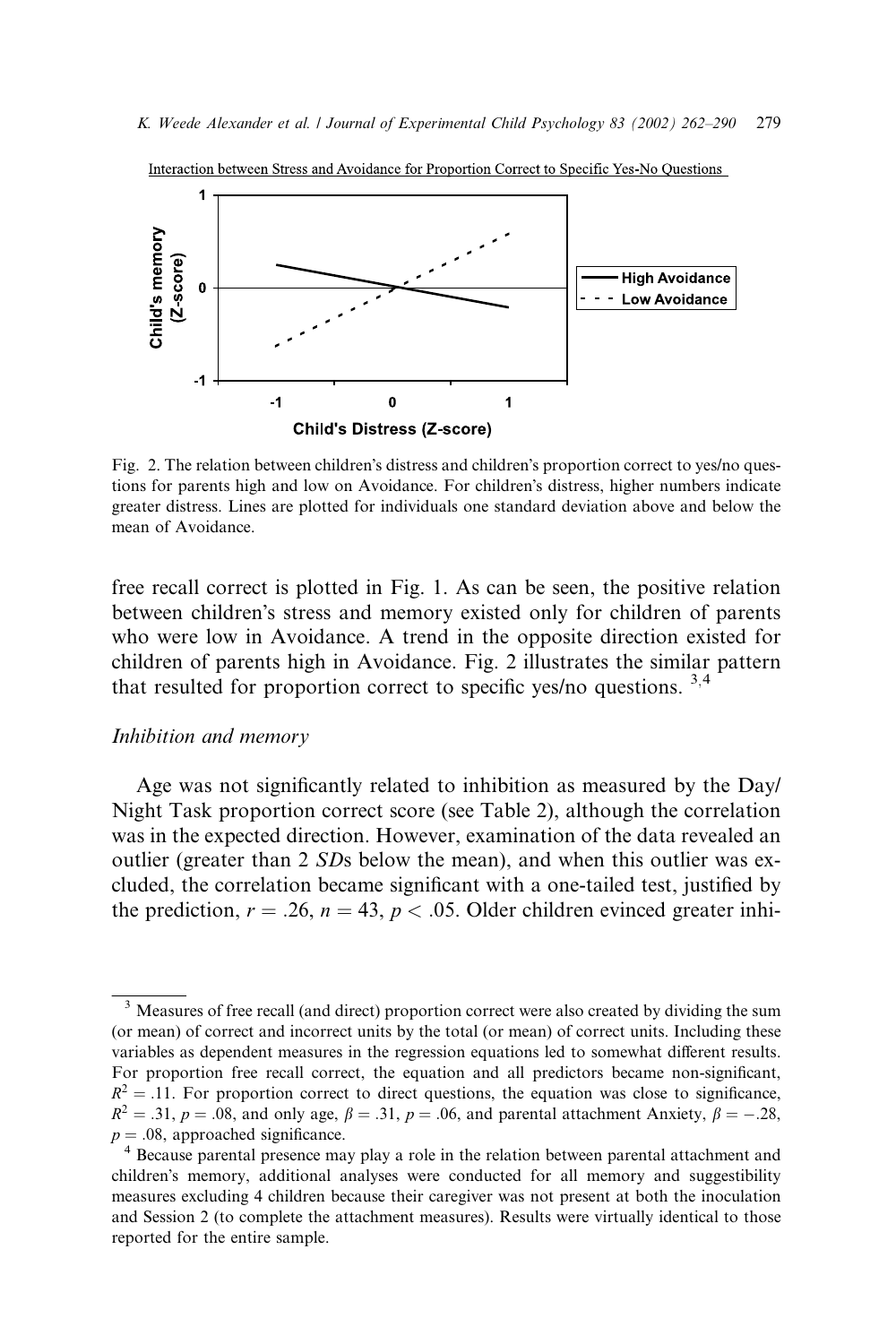bition. Thus, remaining correlations between children's inhibition, memory, and suggestibility were computed with age partialled.

We expected that, even with age statistically controlled, cognitive inhibition would positively predict children's memory accuracy and negatively predict their memory errors. Cognitive inhibition was significantly inversely related to total incorrect units provided in response to free-recall prompts,  $r = -.34$ ,  $n = 44$ ,  $p < .05$ , and to omission errors made to misleading yes/ no questions,  $r = -.29$ ,  $n = 44$ ,  $p = .05$ . Children were less likely to answer a question such as, "The nurse didn't give you a shot, did she?" by saying, "No, she didn't" as inhibitory ability increased. (Note that all children received inoculations.) Children with poorer inhibition skills exhibited increased inaccuracies to free-recall and misleading yes/no questions, even with age controlled.

Because of interrelations among variables in the present study, we conducted regression analyses including cognitive inhibition as well as children's age, SES, children's stress, parental attachment Anxiety and Avoidance, and the interactions between stress and Anxiety and Avoidance. Although the inclusion of these variables resulted in nonsignificant overall regression equations because of the relatively low degrees of freedom (listwise  $N = 34$ ), the predictive value of inhibition decreased only slightly or not at all as compared to the partial correlations: Total free recall incorrect,  $\beta = -.28$ , and proportion omission errors to misleading questions,  $\beta = -.30$ . The fact that the betas for inhibition remained large despite the addition of other important predictors of children's memory supports the conclusion that children's general ability to inhibit prepotent responses independently predicts (at least in part) children's inaccurate responses to memory questions.

# **Discussion**

The primary objective of this study was to investigate individual differences in relation to children's memory and suggestibility. These findings provide insight into the controversy concerning stress and memory in children.

#### Age and memory

It was expected that there would be age differences in children's memory and resistance to suggestion (e.g., Gordon et al., 2001; Roberts & Blades, 1999). This prediction was supported in that age was related to children's provision of a greater amount of accurate information to direct questions and to accuracy and resistance to suggestion to yes/no questions. With age, children's information-processing abilities improve, thus aiding memory during encoding, storage, and retrieval (Brainerd & Ornstein, 1991;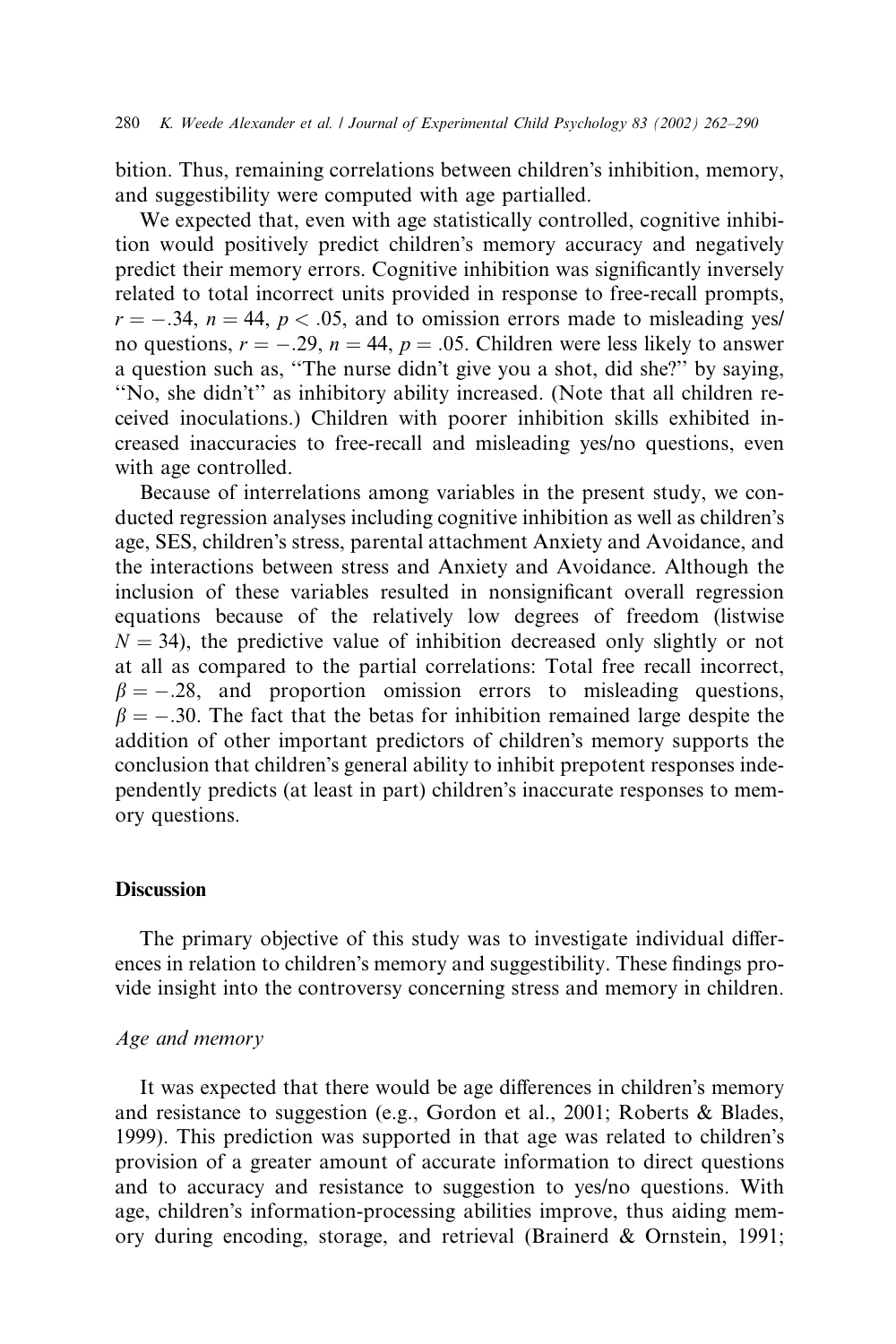Case, 1998). Additionally, older children are better at resisting suggestion because of improved cognitive, linguistic, and social skills (e.g., Carter, Bottoms, & Levine, 1996; Goodman & Reed, 1986). However, as in other studies, age was not a significant predictor for all memory variables (e.g., Poole & Lindsay, 2001). These results underscore the importance of noting that age alone does not account for all of the variance in children's memory; there are multiple potential influences, such as attachment and inhibition.

## Stress, attachment, and memory

Based on previous research concerning children's memory for inoculations (e.g., Goodman et al., 1991; Shrimpton et al., 1998), stress during the inoculation was expected to be associated with better memory and resistance to suggestion. In line with our expectations, children's correct units to direct questions were positively related to higher stress levels. Otherwise, however, memory and suggestibility measures were largely unrelated to children's distress, at least until parental attachment was considered.

As discussed earlier, findings from studies using a variety of stressors are inconsistent concerning relations between stress and children's memory and suggestibility. One possible reason concerns the nature of the stressors involved. For instance, in studies of children's memory for VCUG, researchers have found a negative relation between stress and units of correct information in free recall (Goodman et al., 1997; Merritt et al., 1994). It is possible that VCUG is a more difficult topic for children to discuss than is an inoculation, especially if children found the VCUG highly stressful and embarrassing, and that the emotion involved at time of interview inhibits narratives even when memory is quite complete. A second possible reason for inconsistencies concerns measurement of children's stress. Few researchers in this area have examined effects of different methods used to measure stress (e.g., behavioral scales vs. physiological indices; but see Quas, Hong, Alkon, & Boyce, 2000), which may have important implications for memory (Bugental, Blue, Cortez, Fleck, & Rodriguez, 1992). Third, investigation of individual differences may aid in explaining inconsistencies in stress and memory research.

Parental attachment was examined as one potential source of individual differences in the relation between children's stress and memory. Parental attachment has been shown to predict parental behaviors and parent–child interactions (e.g., Edelstein et al., 2002; Rholes et al., 1995). In the present study, attachment Avoidance was significantly associated with children's stress during the inoculation, such that greater parental Avoidance was associated with more stress in children. These findings are consistent with theoretical expectations (Alexander, Quas, & Goodman, 2002; Bowlby, 1969; Fraley & Shaver, 2000) and previous research on children's reactions to stressful medical procedures (Goodman et al., 1997). It is possible that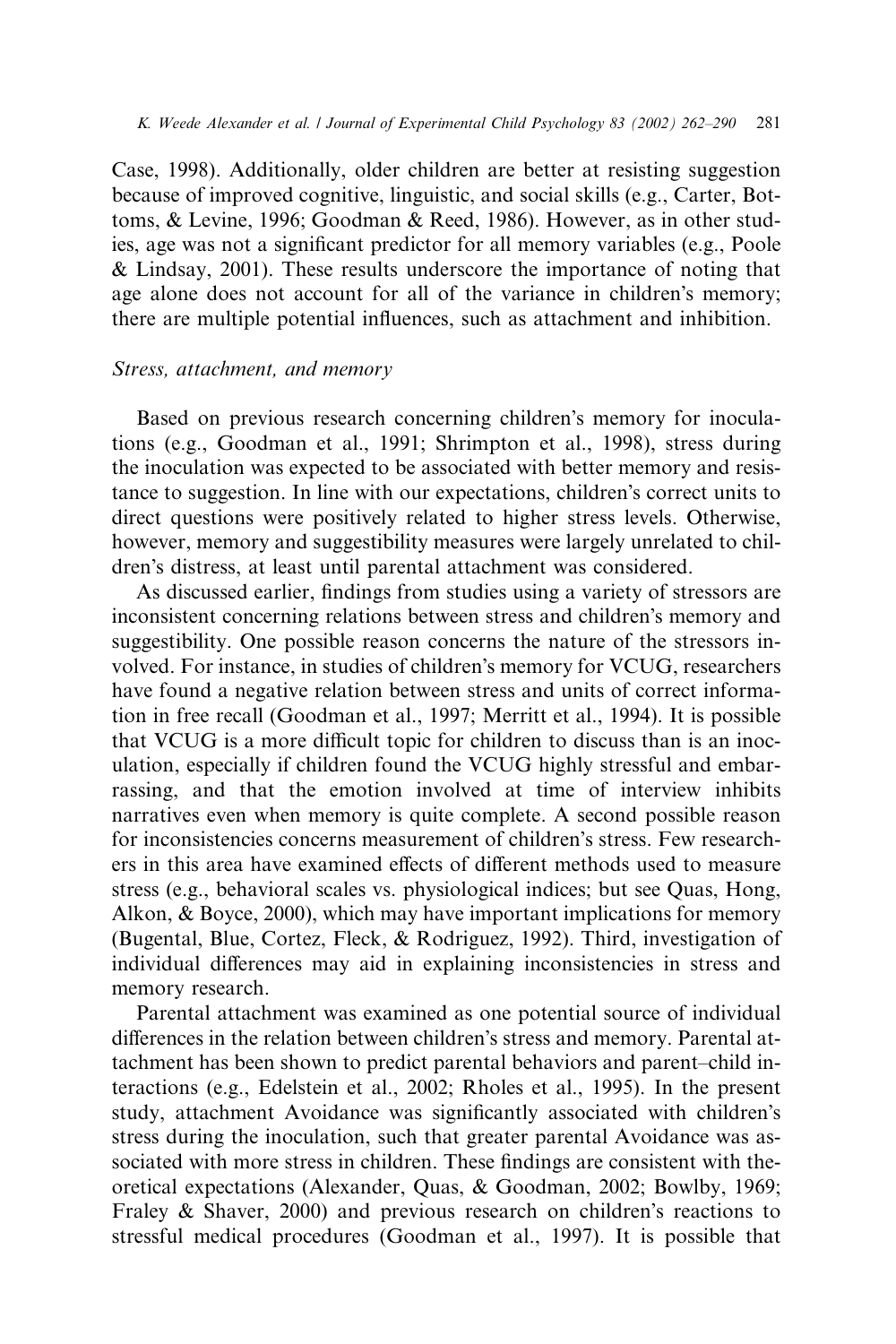children of less avoidant parents were better prepared for the event by discussions about what was going to happen. By knowing what to expect, these children may have been more able to regulate their emotions during the event. More avoidant parents may have been less supportive during the event. It is also possible that children of more avoidant parents are less trusting of others, and thus experience more arousal in stressful situations involving adults.

Parental attachment Anxiety was positively related to children's provision of correct units of information in response to free recall prompts and inaccurate information to direct questions, and negatively related to proportion correct to misleading yes/no questions. Of importance, when proportional measures were analyzed, the relation between Anxiety and correct units became nonsignificant for free recall. This suggests that children of anxious parents simply talk more, providing an increased number of both correct and incorrect units. For direct question proportions and proportion correct to misleading yes/no questions, however, Anxiety remained significantly associated with children's provision of less accurate and more inaccurate information, even with the amount of information controlled.

Avoidance was largely unrelated to children's memory reports until stress was also considered. Specifically, the interaction between parental attachment Avoidance and children's stress emerged as a predictor of children's memory for the inoculation. Among children of parents low in Avoidance, a positive association between stress and memory was evident, whereas children of parents high in Avoidance demonstrated, if anything, a negative association between stress and memory. One explanation for these results is that parents low in Avoidance are more attentive to their child's stress level and are more likely to talk about the event to prepare their child, and to comfort their child before, during, and after the event than are parents high in Avoidance (e.g., Goodman et al., 1997). Attentiveness may then facilitate memory by allowing for more cognitive resources focused on the event rather than on self-regulation or parental reactions. Another explanation concerns rehearsal rather than encoding. Highly avoidant parents may be more likely to dismiss the event and less likely to talk about it afterward as children's stress increases (Goodman et al., 1997), whereas parents low in Avoidance may be more likely to talk to children about the experience when children were more distressed. Discussing the event with a parent provides a narrative structure for children's memories (Fivush, 1993), as well as opportunities for rehearsal, which are known to enhance memory.

Parental presence and reaction during stressful experiences may have affected children's stress and memory. Parental attachment may influence how parents react during a stressful event, thus influencing how their children interpret the event and also what the children focus on during the event. For instance, secure as compared with insecure parents rate themselves as having more time to attend to their children's reactions to a stressful event, and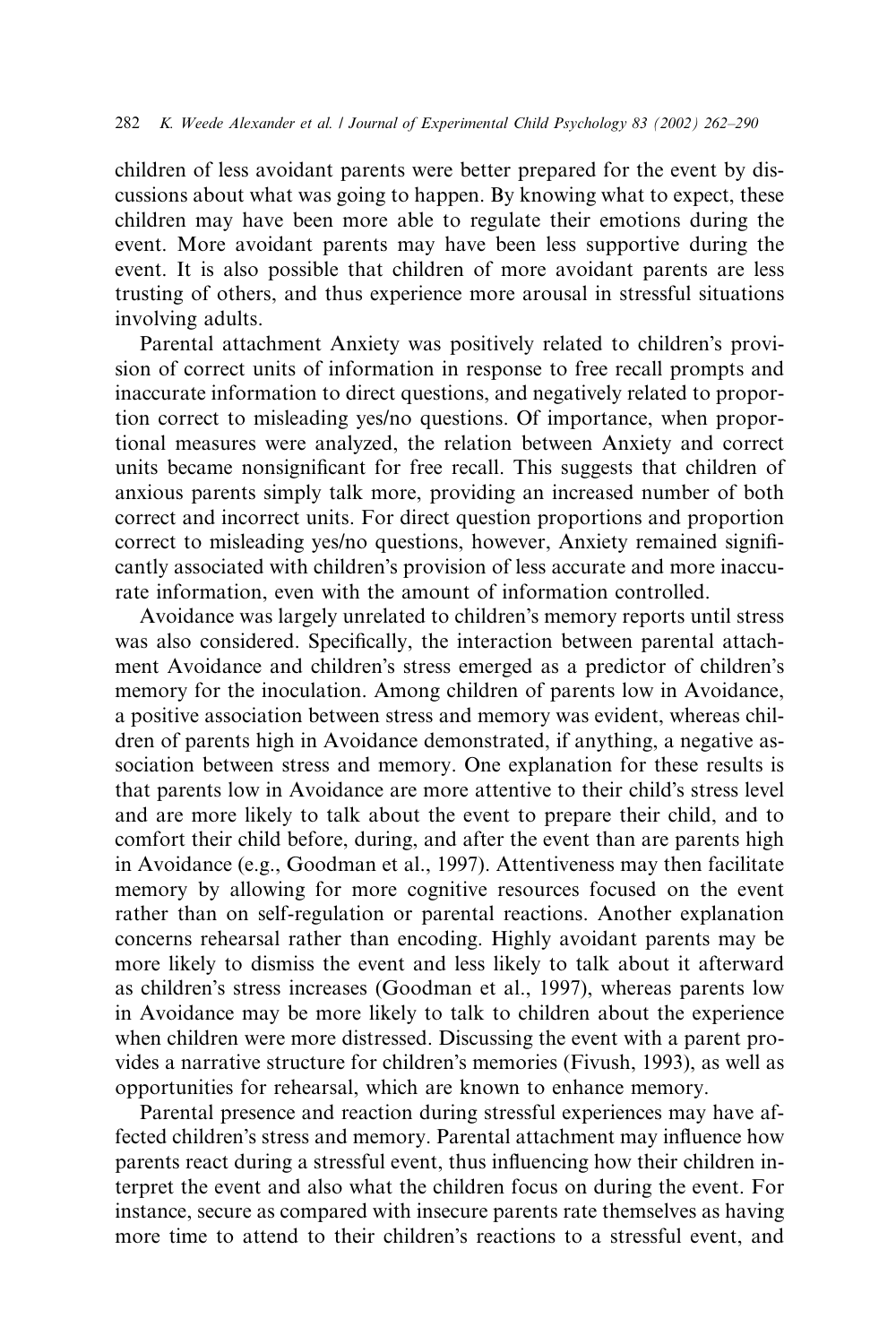parental inattention to children's reactions is associated with children's greater inaccuracies in remembering such an event (Goodman et al., 1997). The relations between parental attachment and children's memory may also be the result of the history of interactions between parents and children rather than parental presence during the event. Such a history may be played out in parenting behaviors that, in turn, influence children's memory (Fivush, 1993; Goodman et al., 1997).

Furthermore, children's attachment may mediate the relation between parental attachment and children's memory for stressful experiences. Insofar as parental attachment insecurity (i.e., Anxiety or Avoidance) is related to children's attachment (Benoit & Parker, 1994), children of more insecure parents may fear rejection or experience discomfort in the context of the interview and thus feel compelled to provide answers to interviewers questions regardless of their memory for that detail.

An additional explanation is that children of more secure parents have greater general cognitive abilities. Accordingly, children of secure parents may have performed better during memory interviews because of enhanced intelligence. Although plausible, such an explanation is unlikely because parental attachment was not related to cognitive inhibition. Insofar as cognitive inhibition is representative of at least one important feature of general cognitive ability, intelligence does not explain the attachment relations found in the present study.

Because of the consistent and replicated results concerning parental attachment as an important predictor of children's memory for distressing situations, mediators of this relation need to be explored. Also, although it would be difficult to design such a study, it would be ideal to investigate relations between attachment and memory for two events that differed only in attachment-relatedness. Nonetheless, the current findings contribute to previous results regarding the relation between parental attachment and children's memory for stressful events (Goodman et al., 1997; Quas et al., 1999). In addition, the present findings suggest that the relation between children's stress and memory for attachment-related events may be moderated by parental Avoidance.

## Inhibition and memory

Does children's level of cognitive inhibition predict memory and suggestibility about an experienced event? In the present study, cognitive inhibition was associated with decreased errors, even with age statistically controlled. Specifically, as inhibitory ability increased, children made fewer errors in response to free recall questions and fewer omission errors in response to misleading yes/no questions. The magnitude of these associations remained when other important memory predictors were considered simultaneously. This indicates that inhibition is a unique predictor of children's memory errors.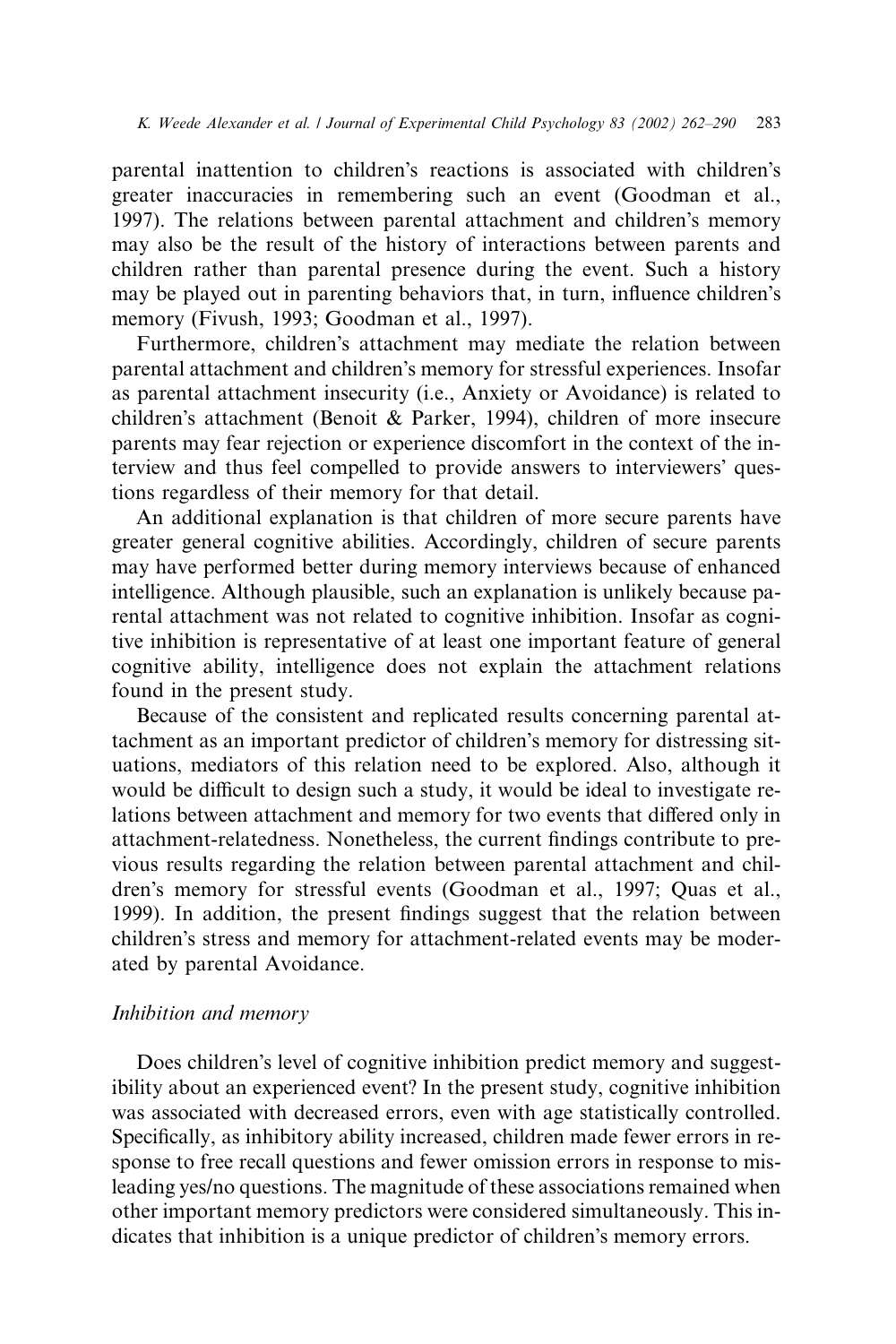284 K. Weede Alexander et al. / Journal of Experimental Child Psychology 83 (2002) 262–290

It is possible that children with greater inhibitory skill are better able to inhibit distractions during encoding, which then leads to the development of a more accurate representation. Both greater attention and deeper processing during encoding are associated with enhanced recall (e.g., Craik & Lockhart, 1972). It is also possible that, during retrieval, children with better inhibitory skills are more able to suppress unrelated or suggested thoughts.

Because this is one of the first studies in which inhibition was examined in relation to children's memory and suggestibility, and because the direction of the finding was consistent with theoretical expectations, further research is warranted. In fact, a recent study revealed that inhibition and working memory were related to children's false alarms to questions about a videotaped event (Ruffman et al., 2001). However, the results of that study demonstrated that inhibition was specifically related to the ability to avoid false alarms, but not to the provision of accurate information. Rather, working memory was a stronger predictor of overall memory performance. Along with the results of the current study, these findings demonstrate that inhibition plays a role in some forms of memory, but that other executive functions are equally or more important predictors for other forms of memory. These issues warrant further exploration.

First, it would be of interest to examine the relation between cognitive inhibition and memory or suggestibility for a variety of experiences, and to determine whether inhibition is related to false memory formation for similar types of experiences. Second, it is important to investigate in greater detail the precise memory process (i.e., encoding, storage, or retrieval) that may be influenced by cognitive inhibition. Third, it would be useful to understand more precisely the role of multiple features of executive processes, including not only inhibition, but also working memory and impulsivity, in predicting memory and suggestibility across development. It is only with thorough investigation of multiple social, emotional, and cognitive factors that we will gain a complete understanding of how children remember and report stressful personal experiences.

#### Acknowledgments

This research was funded in part by a University of California, Davis, Faculty Research Grant to Phillip R. Shaver. We wish to thank the staff at the Yolo County Immunization Clinics in Woodland and West Sacramento for their support and assistance. We are also grateful to the many undergraduate students who made valuable contributions to this effort. Portions of this research were presented at the American Psychology-Law Society Biennial Conference, New Orleans, LA, March 2000 and at the Society for Research in Child Development Biennial Conference, Minneapolis, MN, April 2001.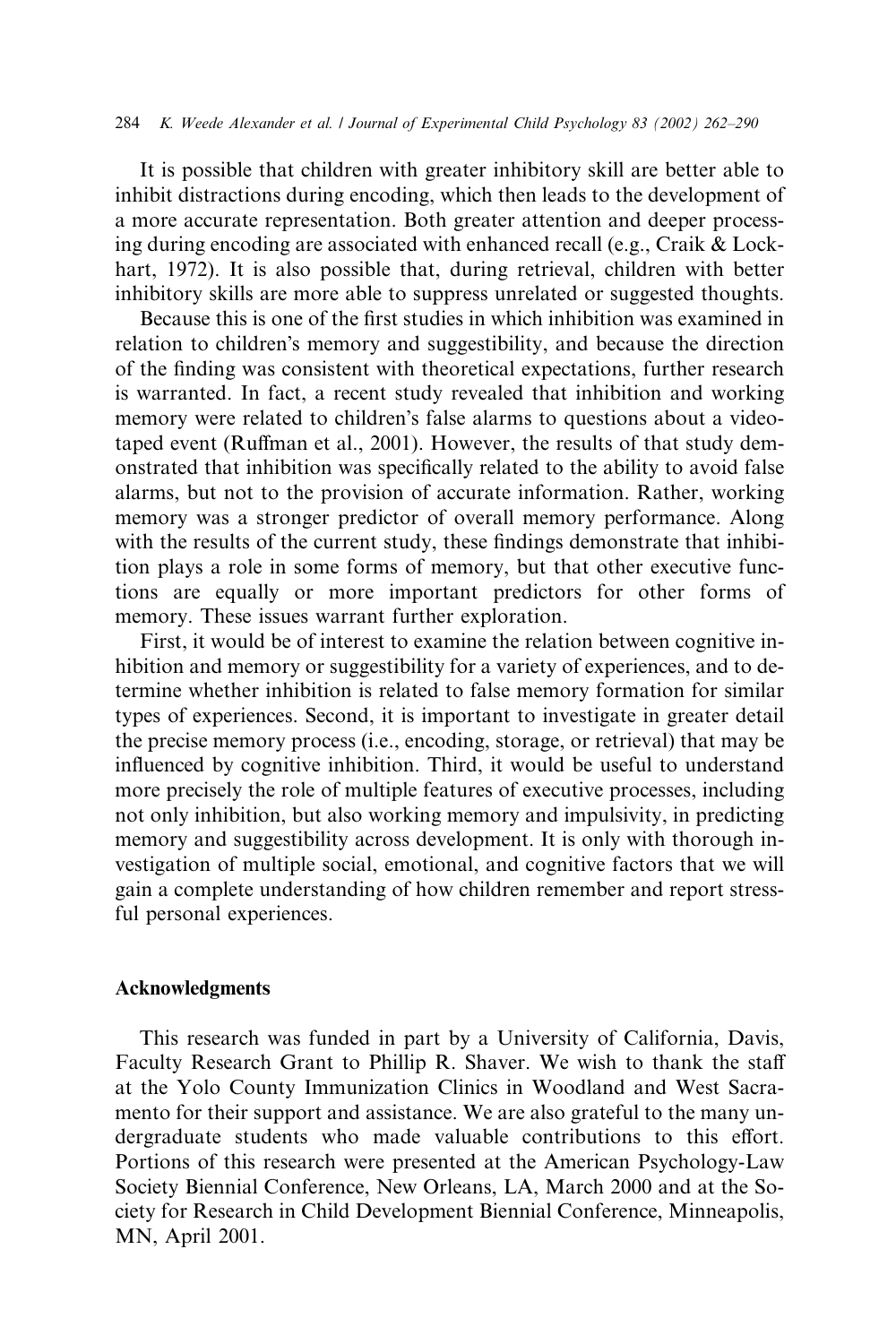# Appendix A. Inoculation memory questionnaire

# Free recall

- 1. Remember last time you went to see the nurse. Did she look at your arm or did she do something that hurt your arm? I wasn't there so I don't know what happened. What happened that time?
- 2. What happened first in the room with the nurse?
- 3. What happened next?
- 4. What happened after that?
- 5. What happened last with the nurse?
- 6. Even if it isn't important, please tell me everything you remember about what happened with the nurse.

# Direct questions

- 7. Which arm did you get a shot in?
- 8. How many shots did you get?
- 9. What were you sitting on when you got poked?
- 10. What was in the room when you got your shot?
- 11. Who else was there in the room with the nurse?
- 12. What did the nurse look like?
- 13. What did the nurse do to your feet?
- 14. Why did the nurse yell and scream when you were there?
- 15. What special treat did the nurse give you when she was done?
- 16. Why did you bite the nurse?
- 17. What broke when you were with the nurse?
- 18. Who was wearing the clown costume in the room when you got your shot?
- 19. What were you wearing when you got your shot?
- 20. What kind of animal walked into the room when you were getting your shot?
- 21. What was the nurse wearing when she gave you a shot?
- 22. What did the machine that you had to blow into while you got your shot look like?
- 23. What kind of ice cream did the nurse give you when you were done?
- 24. What color were the walls in the room where you got your shot?

# Yes/no questions

- 25. Did you get poked with anything?
- 26. That room you got your shot in didn't really have any chairs in it, did it?
- 27. Did the nurse take off your pants to give you the shot?
- 28. You went to get your shot all by yourself, didn't you?
- 29. Your (family member) wasn't there when you were with the nurse, was s/ he?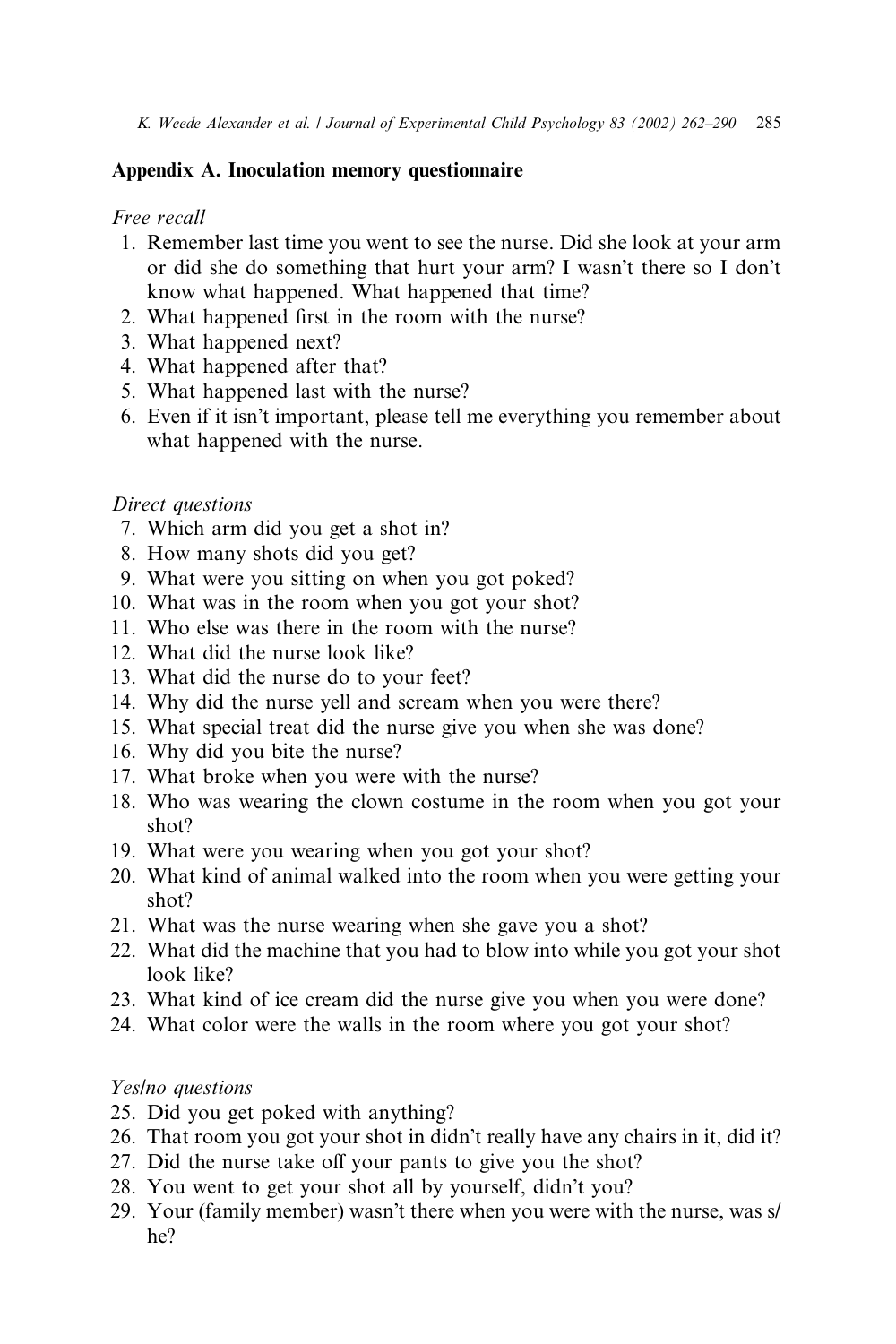- 30. Didn't the nurse who gave you the shot have on a funny hat?
- 31. Did the nurse make you swallow something?
- 32. Did you play a game with the nurse?
- 33. Was there a broom in that room where you got your shot?
- 34. You watched TV while you were getting your shot, didn't you?
- 35. Did someone hold your arms while you were getting a shot?
- 36. You were sitting on the nurse's lap, weren't you?
- 37. Was there a table/desk in the room with the nurse?
- 38. Was there a radio on when you were with the nurse?
- 39. Did your (family member) sign papers while you waited to see the nurse?
- 40. Did the nurse give you a stuffed animal when you were done?
- 41. The room you got the shot in didn't have a door, did it?
- 42. Was there a camera, like a big video camera, in the room with the nurse?
- 43. There was a rug on the floor where you got the shot, wasn't there?
- 44. Were there posters on the wall in the room where you got the shot?
- 45. Was the person who gave you a shot a woman?
- 46. Did the nurse wear gloves when she gave you a shot?
- 47. Did the nurse clean your arm before she gave you a shot?
- 48. Did you cry when you got your shot?
- 49. Did the nurse who gave you the shot have a mask on?
- 50. That nurse who gave you the shot didn't ever stand up did she?
- 51. That nurse who gave you the shot wasn't wearing any clothes was she?
- 52. You had to walk down some stairs to get to the room to have your shot didn't you?
- 53. That nurse shook your hand after you were done, didn't she?
- 54. You had to be all by yourself when you got your shot, didn't you?
- 55. The nurse sang a song to you before you got a shot, didn't she?
- 56. There werent any shots or needles in that room with you, were there?
- 57. You didn't really get a shot, did you?
- 58. You never really went into a room to see the nurse did you?

## References

- Ahadi, S. A., Rothbart, M. K., & Ye, R. (1993). Children's temperament in the US and China: Similarities and differences. European Journal of Personality, 7, 359–377.
- Ainsworth, M. S., Blehar, M. C., Waters, E., & Wall, S. (1978). Patterns of attachment: A psychological study of the strange situation. Hillsdale, NJ: Lawrence Erlbaum.
- Alexander, K. W., Quas, J. A., & Goodman, G. S. (2002). Theoretical advances in understanding children's memory for distressing events: The role of attachment. Developmental Review, 22, 490–519.
- Bahrick, L.E., Parker, J.F., Fivush, R., & Levitt, M. (1998). The effects of stress on young children's memory for a natural disaster. Journal of Experimental Psychology: Applied, 4, 308–331.
- Bartholomew, K., & Horowitz, L. M. (1991). Attachment styles among young adults: A test of a four-category model. Journal of Personality and Social Psychology, 61, 226-244.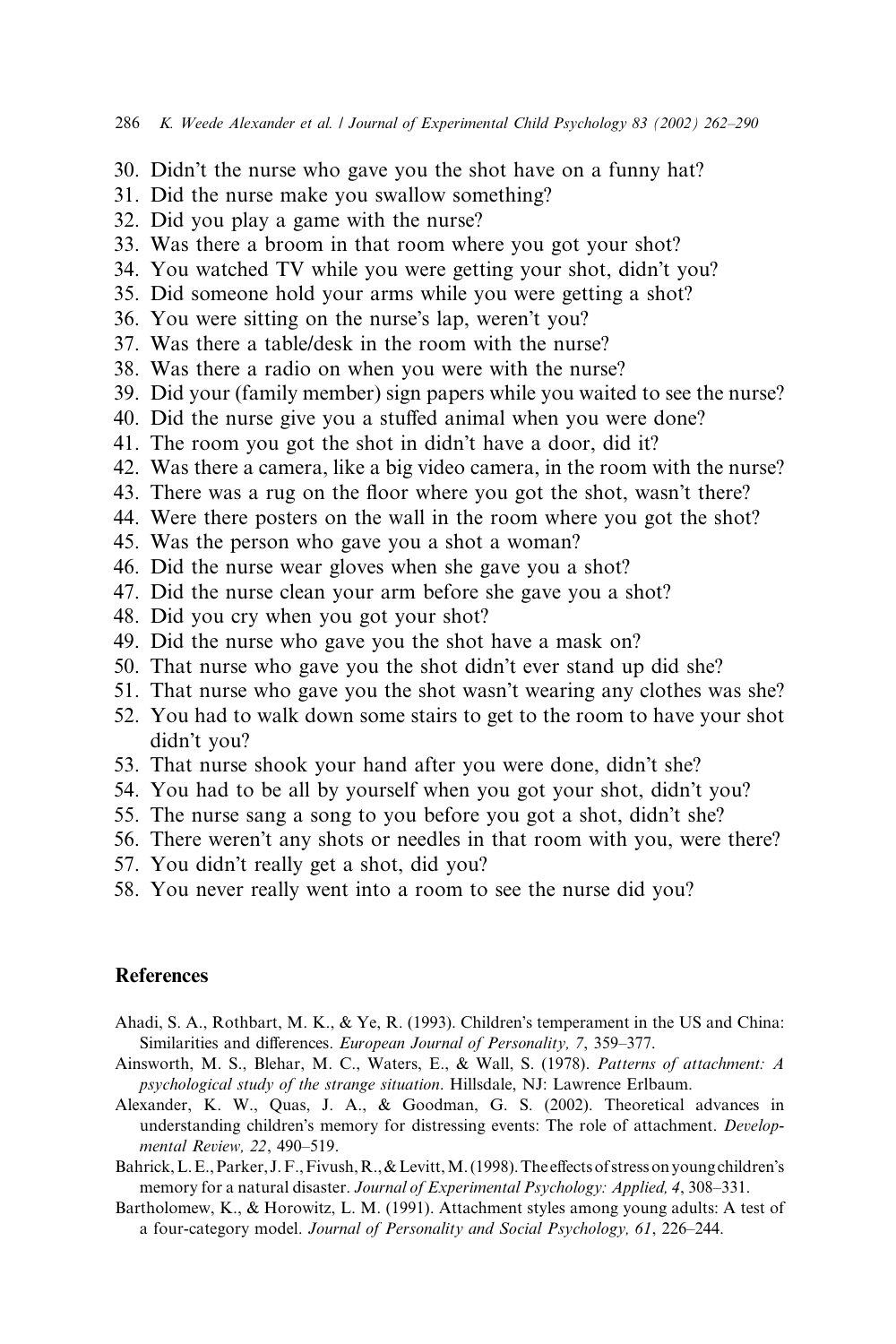- Benoit, D., & Parker, K. C. H. (1994). Stability and transmission of attachment across three generations. Child Development, 65, 1444–1456.
- Bottoms, B., Davis, S., Nysse, K., Haegerich, T., & Conway, A. (2000). *Effects of social support* and working memory capacity on children's eyewitness memory. Paper presented at the Biennial Meeting of the American Psychology-Law Society, New Orleans, LA.
- Bowlby, J. (1969). Attachment and loss. Vol. I. Attachment. New York: Basic Books.
- Brainerd, C. J., & Ornstein, P. A. (1991). Children's memory for witnessed events: The developmental backdrop. In J. Doris (Ed.), *The suggestibility of children's recollections* (pp. 10–20). Washington, DC: American Psychological Association.
- Brennan, K. A., Clark, C. L., & Shaver, P. R. (1998). Self-report measurement of adult attachment: An integrative overview. In J. A. Simpson & W. S. Rholes (Eds.), Attachment theory and close relationships (pp. 46–76). New York: Guilford Press.
- Bugental, D. B., Blue, J., Cortez, V., Fleck, K., & Rodriguez, A. (1992). Influences of witnessed affect on information processing in children. Child Development, 63, 774–786.
- Carlson, S. M., & Moses, L. J. (2001). Individual differences in inhibitory control and children's theory of mind. Child Development, 72, 1032–1053.
- Carter, C. A., Bottoms, B. L., & Levine, M. (1996). Linguistic and socioemotional influences on the accuracy of children's reports. Law and Human Behavior, 20, 335-358.
- Case, R. (1998). The development of conceptual structures. In W. Damon, D. Kuhn, & R. S. Siegler (Eds.), Handbook of child psychology: Vol. 2: Cognition, perception, and language (pp. 745–800). New York: Wiley.
- Caspi, A. (1998). Personality development across the life course. In W. Damon & N. Eisenberg (Eds.), Handbook of child psychology: Vol. 3. Social, emotional, and personality development (5th ed., pp. 311–388). New York: Wiley.
- Christianson, S.-A. (1992). Emotional stress and eyewitness memory: A critical review. Psychological Bulletin, 112, 284–309.
- Costa, P. T., & McCrae, R. R. (1988). Personality in adulthood: A six-year longitudinal study of self-reports and spouse ratings on the NEO Personality Inventory. Journal of Personality and Social Psychology, 54, 853–863.
- Costa, P. T., & McCrae, R. R. (1992). Revised NEO Personality Inventory (NEO-FI) professional manual. Odessa, FL: Psychological Assessment Resources.
- Craik, F. I., & Lockhart, R. S. (1972). Levels of processing: A framework for memory research. Journal of Verbal Learning and Behavior, 11, 671–684.
- Dempster, F. N. (1992). The rise and fall of the inhibitory mechanism: Toward a unified theory of cognitive development and aging. Developmental Review, 12, 45–75.
- Edelstein, R. S., Alexander, K. W., Shaver, P. R., Schaaf, J. M., Quas, J. A., & Goodman, G. S. (2002). Parental attachment style and children's reactions to a stressful event. Manuscript under review.
- Fischer, K. W., & Bidell, T. R. (1998). Dynamic development of psychological structures in action and thought. In W. Damon & R. M. Lerner (Eds.), Handbook of child psychology: Vol. 1: Theoretical models of human development (pp. 467–561). New York: Wiley.
- Fivush, R. (1993). Emotional content of parent–child conversations about the past. In C. A. Nelson (Ed.), Memory and affect in development (pp. 39–77). Hillsdale, NJ: Lawrence Erlbaum.
- Fraley, R. C., Garner, J. P., & Shaver, P. R. (2000). Adult attachment and the defensive regulation of attention and memory: Examining the role of preemptive and postemptive defensive processes. Journal of Personality and Social Psychology, 79, 816–826.
- Fraley, R. C., & Shaver, P. R. (2000). Adult romantic attachment: Theoretical developments, emerging controversies, and unanswered questions. Review of General Psychology, 4, 132–154.
- George, C., & Solomon, J. (1999). Attachment and caregiving: The attachment behavioral system. In J. Cassidy & P. R. Shaver (Eds.), Handbook of attachment: Theory, research, and clinical applications (pp. 649–670). New York: Guilford Press.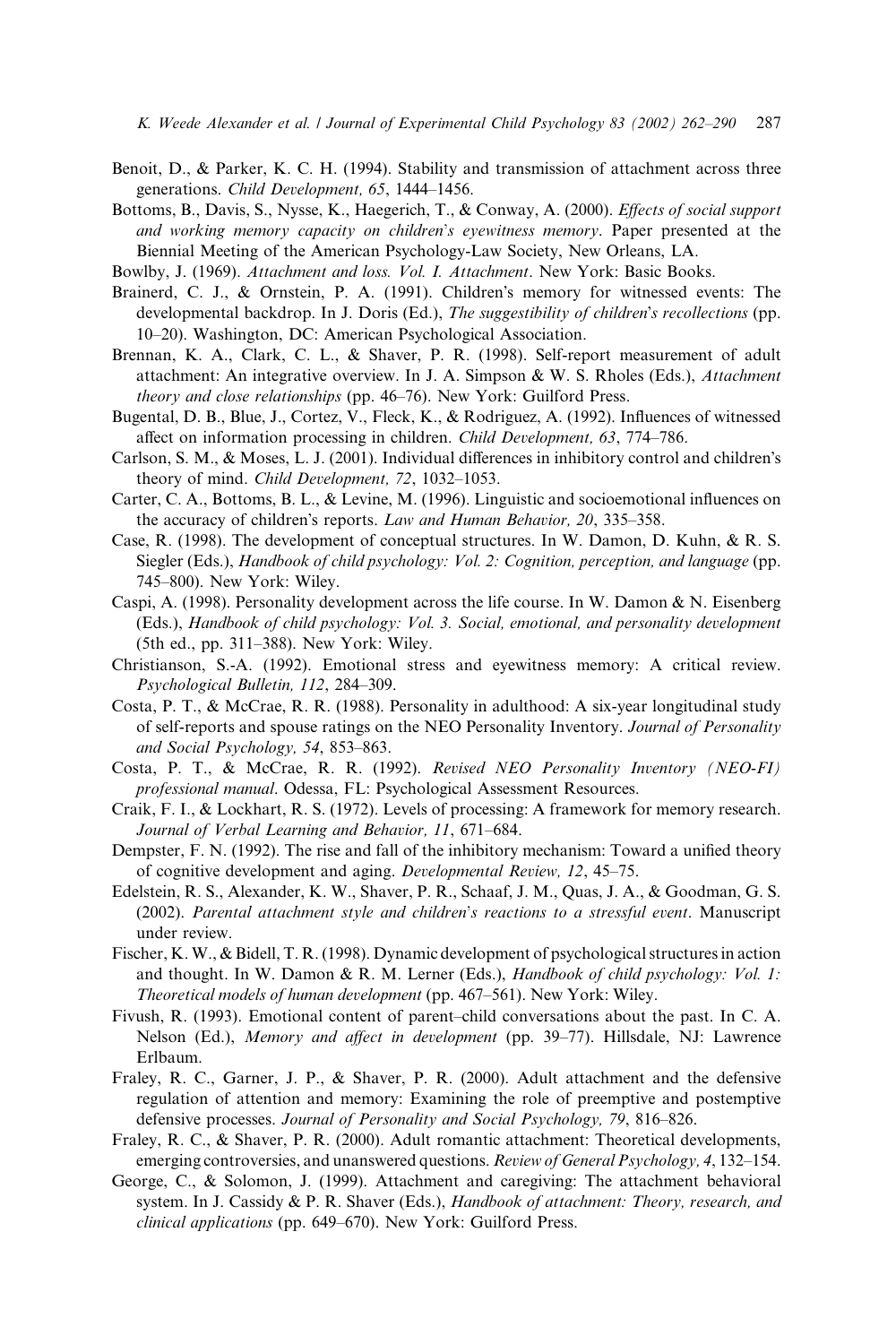288 K. Weede Alexander et al. / Journal of Experimental Child Psychology 83 (2002) 262–290

- Gerstadt, C. L., Hong, Y. J., & Diamond, A. (1994). The relationship between cognition and action: Performance of children  $3\frac{1}{2}$ –7 years old on a Stroop-like day/night test. Cognition, 53, 129–153.
- Goodman, G. S., & Reed, R. S. (1986). Age differences in eyewitness testimony. Law and Human Behavior, 10, 317–332.
- Goodman, G. S., Hirschman, J. E., Hepps, D., & Rudy, L. (1991). Children's memory for stressful events. Merrill-Palmer Quarterly, 37, 109-157.
- Goodman, G. S., Quas, J. A., Batterman-Faunce, J. M., Riddlesberger, M. M., & Kuhn, J. (1994). Predictors of accurate and inaccurate memories of traumatic events experienced in childhood. Consciousness and Cognition, 3, 269–294.
- Goodman, G. S., Quas, J. A., Batterman-Faunce, J. M., Riddlesberger, M. M., & Kuhn, J. (1997). Children's reactions to and memory for a stressful event: Influences of age, anatomical dolls, knowledge, and parental attachment. Applied Developmental Science, 1, 54–75.
- Gordon, B. N., Baker-Ward, L., & Ornstein, P. A. (2001). Children's testimony: A review of research on memory for past experiences. Clinical Child and Family Psychology Review, 4, 157–181.
- Greenhoot, A. F., Ornstein, P. A., Gordon, B. N., & Baker-Ward, L. (1999). Acting out the details of a pediatric check-up: The impact of interview condition and behavioral style on children's memory reports. Child Development, 70, 363–380.
- Griffin, D., & Bartholomew, K. (1994). Metaphysics of measurement: The case of adult attachment. In K. Bartholomew & D. Perlman (Eds.), Advances in personal relationships, Vol. 5: Attachment processes in adulthood (pp. 17–52). London: Jessica Kingsley.
- Haden, C. A., Hayne, R. A., & Fivush, R. (1997). Developing narrative structure in parent– child reminiscing across the preschool years. Developmental Psychology, 33, 295–307.
- Hamann, S. (2001). Cognitive and neural mechanisms of emotional memory. Trends in Cognitive Sciences, 5, 394–400.
- Harnishfeger, K. K., & Bjorklund, D. F. (1994). A developmental perspective on individual differences in inhibition. Learning and Individual Differences, 6, 331–355.
- Hesse, E. (1999). The adult attachment interview: Historical and current perspectives. In J. Cassidy & P. R. Shaver (Eds.), Handbook of attachment: Theory, research, and clinical applications (pp. 395–433). New York: Guilford Press.
- Howe, M. L., Courage, M. L., & Peterson, C. (1995). Intrusions in preschoolers' recall of traumatic childhood events. Psychonomic Bulletin and Review, 2, 130–134.
- Howe, M. L. (1997). Children's memory for traumatic experiences. Learning and Individual Differences, 9, 153–174.
- Johnson, E. K., & Howell, R. J. (1993). Memory processes in children: Implications for investigations of alleged child sexual abuse. Bulletin of the American Academy of Psychiatry and the Law, 21, 213–226.
- Lorsbach, T. C., Katz, G. A., & Cupak, A. J. (1998). Developmental differences in the ability to inhibit the initial misinterpretation of garden path passages. Journal of Experimental Child Psychology, 71, 275–296.
- Lorsbach, T. C., & Reimer, J. F. (1997). Developmental changes in the inhibition of previously relevant information. Journal of Experimental Child Psychology, 64, 317–342.
- Main, M., Kaplan, N., & Cassidy, J. (1985). Security in infancy, childhood, and adulthood: A move to the level of representation. Monographs of the Society for Research in Child Development, 50, 66–104.
- Merritt, K. A., Ornstein, P. A., & Spicker, B. (1994). Children's memory for a salient medical procedure: Implications for children's testimony. Pediatrics, 94, 17-23.
- Miller, J. B., & Noirot, M. (1999). Attachment memories, models and information processing. Journal of Social and Personal Relationships, 16, 147–173.
- Ognibene, T. C., & Collins, N. L. (1998). Adult attachment styles, perceived social support, and coping strategies. Journal of Social and Personal Relationships, 15, 323–345.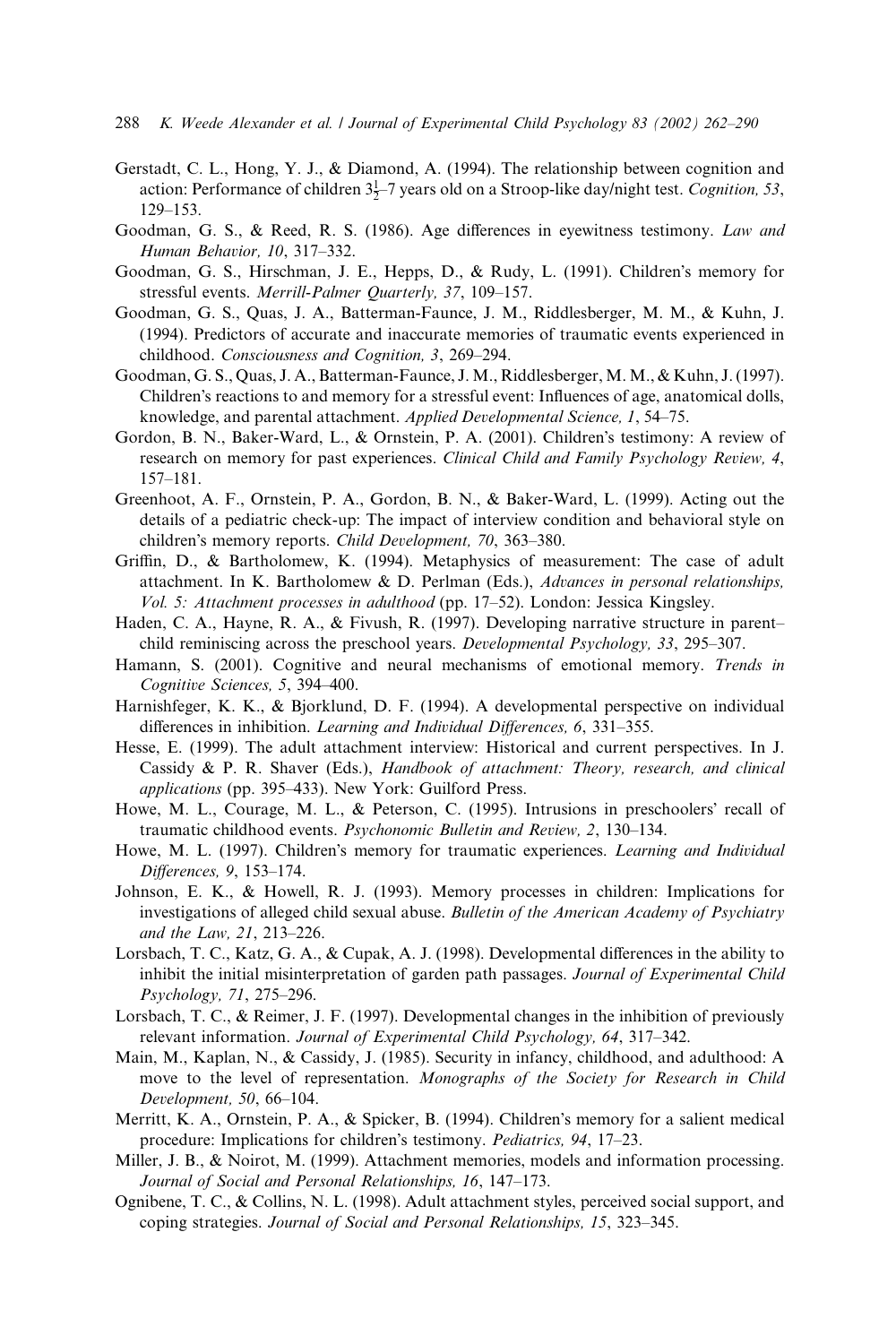K. Weede Alexander et al. / Journal of Experimental Child Psychology 83 (2002) 262–290 289

- Peterson, C. (1999). Children's memory for medical emergencies: Two years later. *Develop*mental Psychology, 35, 1493–1506.
- Peterson, C., & Bell, M. (1996). Children's memory for traumatic injury. Child Development, 67, 3045–3070.
- Pezdek, K., & Taylor, J. (2002). Memories of traumatic events. In M. Eisen, J. A. Quas, & G. S. Goodman (Eds.), Memory and suggestibility in the forensic interview (pp. 165–183). Mahwah, NJ: Erlbaum.
- Pipe, M.-E., & Salmon, K. (2002). What children bring to the interview context: Individual differences in children's event reports. In M. Eisen, J. A. Quas, & G. S. Goodman (Eds.), Memory and suggestibility in the forensic interview (pp. 235–261). Mahwah, NJ: Erlbaum.
- Poole, D. A., & Lindsay, D. S. (2001). Children's eyewitness reports after exposure to misinformation from parents. Journal of Experimental Psychology: Applied, 7, 27–50.
- Poole, D. A., & Lindsay, D. S. (1995). Interviewing preschoolers: Effects of nonsuggestive techniques, parental coaching, and leading questions on reports of nonexperienced events. Journal of Experimental Child Psychology, 60, 129–154.
- Pynoos, R. S., & Nader, K. (1989). Children's memory and proximity to violence. Journal of the American Academy of Child and Adolescent Psychiatry, 28, 236–241.
- Quas, J. A.,  $\&$  Schaaf, J. M. (in press). Children's memory of experienced and non-experienced events across repeated interviews. Journal of Experimental Child Psychology.
- Quas, J. A., Goodman, G. S., Bidrose, S., Pipe, M.-E., Craw, S., & Ablin, D. (1999). Emotion and memory: Children's long-term remembering, forgetting, and suggestibility. Journal of Experimental Child Psychology, 72, 235–270.
- Quas, J., Hong, M., Alkon, A., & Boyce, W. T. (2000). Dissociations between psychobiologic reactivity and emotional expression in children. Developmental Psychobiology, 37, 153–175.
- Quas, J. A., Qin, J., Schaaf, J. M., & Goodman, G. S. (1997). Individual differences in children's and adults' suggestibility and false event memory. Learning and Individual Differences, 9, 359–390.
- Rholes, W. S., Simpson, J. A., & Blakely, B. S. (1995). Adult attachment styles and mothers relationships with their young children. Personal Relationships, 2, 35–54.
- Roberts, K. P., & Blades, M. (1999). Children's memory and source monitoring of real-life and televised events. Journal of Applied Developmental Psychology, 20, 575–596.
- Rothbart, M. K., Ahadi, S. A., & Hershey, K. L. (1994). Temperament and social behavior in childhood. Merrill-Palmer Quarterly, 40, 21-39.
- Ruffman, T., Rustin, C., Garnham, W., & Parkin, A. J. (2001). Source monitoring and false memories in children: Relation to certainty and executive functioning. Journal of Experimental Child Psychology, 80, 95–111.
- Schaaf, J. M., Goodman, G. S., & Alexander, K. (1999). Effects of repeated questions on children's memory and suggestibility about true and false events. Paper presented at the biennial meeting of the Society for Research in Child Development, Albuquerque, NM.
- Schacter, D. L., Kagan, J., & Leichtman, M. D. (1995). True and false memories in children and adults: A cognitive neuroscience perspective. Psychology, Public Policy, and Law, 1, 411– 428.
- Scharfe, E., & Bartholomew, K. (1994). Reliability and stability of adult attachment patterns. Personal Relationships, 1, 23–43.
- Shaver, P. R., & Brennan, K. A. (1992). Attachment styles and the ''Big Five'' personality traits: Their connections with each other and with romantic relationship outcomes. *Personality and* Social Psychology Bulletin, 18, 536–545.
- Shrimpton, S., Oates, K., & Hayes, S. (1998). Children's memory of events: Effects of stress, age, time delay, and location of interview. Applied Cognitive Psychology, 12, 133–143.